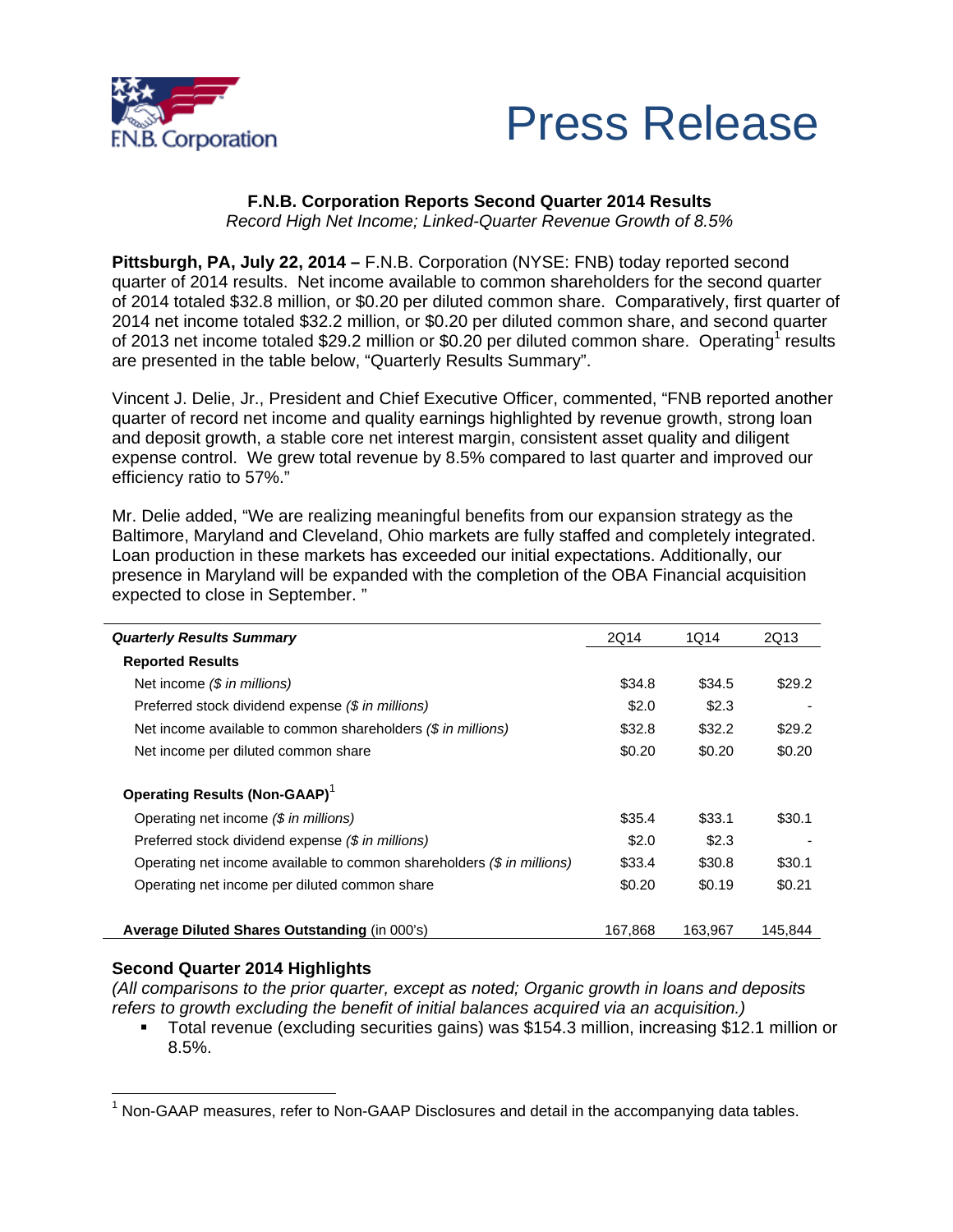



- Loan growth momentum continued, with average organic loan growth on a linked-quarter basis of \$257 million or 10.5% annualized, led by organic growth in average commercial loans of \$181 million or 13.1% annualized. Organic growth in total loans on a periodend basis was \$391 million or 15.8% annualized.
- On an organic basis, average transaction deposits and customer repurchase agreements grew \$264 million, or 12.0% annualized, and included continued solid growth in average non-interest bearing deposits of \$130 million or 23.2% annualized. Transaction deposits and customer repurchase agreements represent 77% of total deposits and customer repurchase agreements at June 30, 2014.
- The net interest margin was 3.60% compared to 3.62% in the prior quarter.
- The efficiency ratio improved to 57% from 59% in the prior quarter and the year ago quarter.
- Credit quality metrics reflect continued solid performance. For the originated portfolio, non-performing loans and OREO to total loans and OREO were 1.36% at June 30, 2014, compared to 1.46% at March 31, 2014, and net charge-offs were 0.23% annualized of total average originated loans, compared to 0.28% annualized in the prior quarter.
- The tangible common equity to tangible assets ratio was 6.73% at June 30, 2014, compared to 6.81% at March 31, 2014 and increased from 6.11% at June 30, 2013, reflecting the October 2013 capital raise. The tangible book value per share increased to \$5.73 at June 30, 2014, compared to \$5.58 at March 31, 2014 and \$4.97 at June 30, 2013.

# **Second Quarter 2014 Results – Comparison to Prior Quarter**

*(All comparisons refer to the first quarter of 2014, except as noted)*

# Net Interest Income/Loans/Deposits

Net interest income on a fully taxable equivalent basis totaled \$115.9 million, increasing \$6.3 million, or 5.8%, primarily as a result of continued organic growth and partially due to the benefit related to the addition of BCSB Bancorp, Inc. (BCSB) in the first quarter of 2014. The net interest margin of 3.60% compares to 3.62% in the prior quarter, with 1 basis point of the narrowing reflecting slightly lower accretable yield adjustments. The growth in loans and lowercost transaction deposits and customer repurchase agreements continues to support stability in the net interest margin.

Average loans totaled \$10.1 billion and increased \$413 million, or 17.1% annualized, and included annualized average organic loan growth of \$257 million or 10.5%. Organic growth in average commercial loans totaled \$181 million, or 13.1% annualized, and organic growth in average consumer loans (consisting of direct, consumer lines of credit and indirect loans) was \$71 million or 9.1% annualized. Organic growth was strong on a period-end basis with total loans growing 15.8% annualized. The growth reflects positive results across the footprint, with the metropolitan markets contributing significantly.

Average deposits and customer repurchase agreements totaled \$11.8 billion and increased \$447 million, or 15.8% annualized, and included annualized average organic growth of \$184 million or 6.4% annualized, reflecting growth in transaction deposits and customer repurchase agreements, partially offset by a decline in time deposits. On an organic basis, average total transaction deposits and customer repurchase agreements increased \$264 million or 12.0% annualized. Organic growth in average non-interest bearing deposits was \$130 million or 23.2% annualized. Total loans as a percentage of deposits and customer repurchase agreements was 88% at June 30, 2014.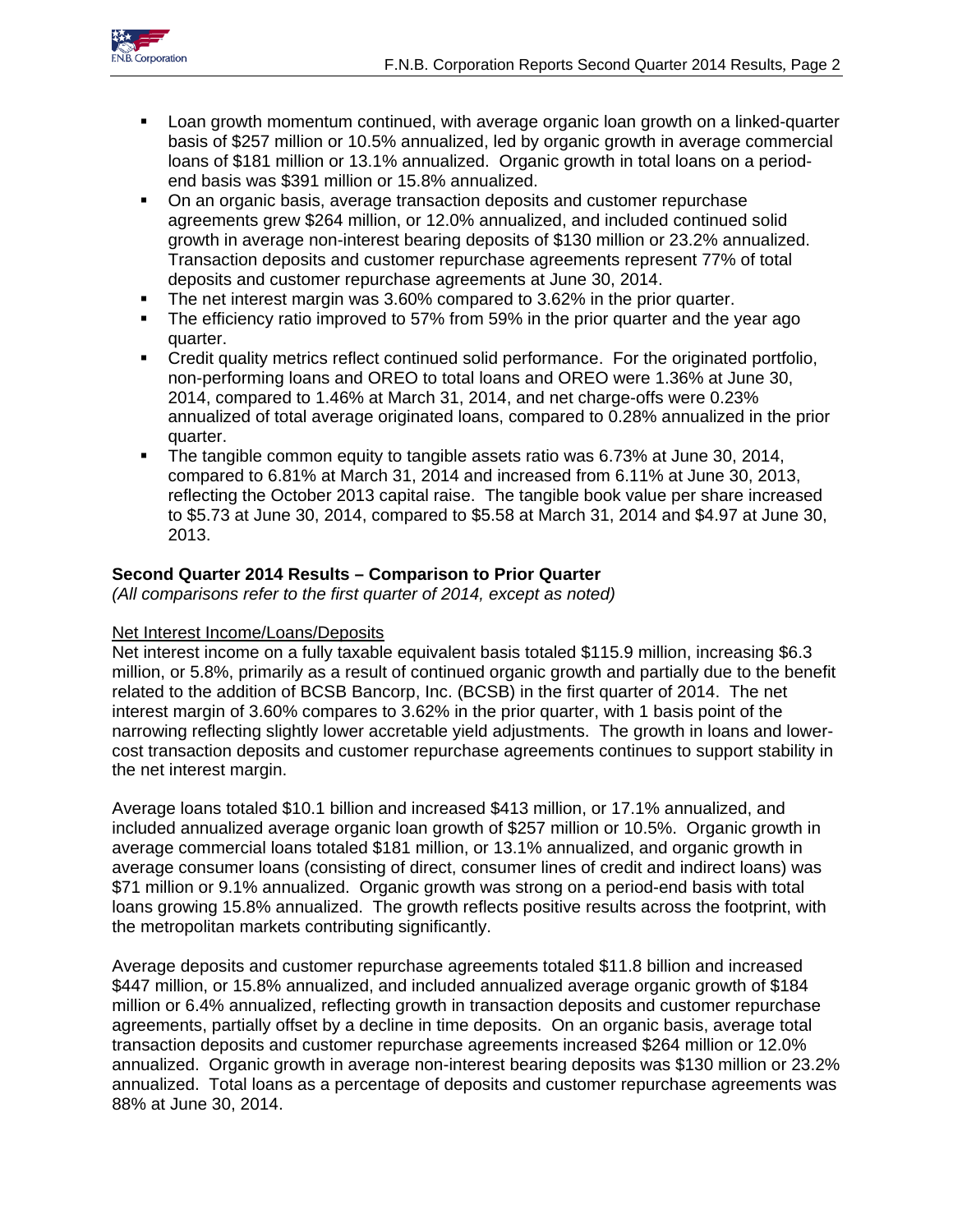

## Non-Interest Income

Non-interest income totaled \$39.2 million, decreasing \$2.9 million, or 6.8%, as a result of the prior quarter gains on the sale of securities of \$9.5 million. Excluding gains on the sale of securities, non-interest income increased \$5.8 million, or 17.8%, reflecting revenue from higher service charges, mortgage banking, wealth management (trust income and securities commissions) and other income. Service charges increased \$2.2 million, or 14.2%, and reflects seasonally higher volume and the benefit of the BCSB acquisition. Swap fee revenue related to commercial clients totaled a record-high \$2.6 million and increased \$1.8 million, benefitting from the strong commercial activity during the quarter. While mortgage banking increased \$0.7 million from \$0.2 million in the prior quarter, overall volume remained low.

## Non-Interest Expense

Non-interest expense totaled \$92.6 million, decreasing \$1.6 million, or 1.7%, and included \$6.4 million lower merger and severance costs. Excluding merger and severance costs, non-interest expense increased \$4.8 million, or 5.6%, and includes additional operating costs related to the BCSB acquisition. Salaries and benefits increased \$1.4 million, or 3.1%, reflecting the addition of BCSB and higher performance-based compensation tied to improved production volumes and revenue trends during the second quarter. The efficiency ratio improved to 57.3%, compared to 59.0% in the first quarter of 2014.

# **Credit Quality**

Credit quality metrics reflect continued solid performance. The ratio of non-performing loans and OREO to total loans and OREO improved 7 basis points to 1.16%, and for the originated portfolio, the improvement was 10 basis points to 1.36%. Delinquency (total past due and nonaccrual loans as a percentage of total originated loans) improved 4 basis points to 1.13%.

Net charge-offs for the second quarter totaled \$5.9 million, or 0.23% annualized, consistent with \$5.6 million or 0.23% annualized in the prior quarter. For the originated portfolio, net chargeoffs were also 0.23% annualized, improved from 0.28% annualized of average originated loans. The ratio of the allowance for loan losses to total loans remained stable at 1.13%, and for the originated portfolio, the allowance for loan losses to total originated loans was 1.26%, compared to 1.28% at March 31, 2014. The provision for loan losses totaled \$10.4 million, compared to \$7.0 million in the prior quarter, with the increase primarily related to the strong organic loan growth during the second quarter of 2014 in the originated portfolio and an increase in the acquired portfolio primarily related to the exit of lower-quality credit. The ratio of the allowance for loan losses to total non-performing loans was 138.9%, compared to 134.9%.

# **Year-to-Date 2014 Results – Comparison to Prior Year-to-Date**

*(All comparisons refer to the second quarter 2013 year-to-date, except as noted)* 

*Results include the impact from the completion of the BCSB Bancorp Inc. (BCSB) acquisition completed on February 15, 2014, PVF Capital Corp (PVFC) on October 12, 2013 and Annapolis Bancorp, Inc. (ANNB) on April 6, 2013.* 

# Net Interest Income/Loans/Deposits

Net interest income on a fully taxable equivalent basis totaled \$225.4 million, increasing \$32.1 million or 16.6%. The net interest margin was 3.61%, compared to 3.64%, with 2 basis points of the 3 basis point narrowing attributable to lower accretable yield benefit on acquired loans. Average earning assets grew \$1.9 billion, or 17.8%, through consistent organic loan growth and the benefit of acquisition-related growth.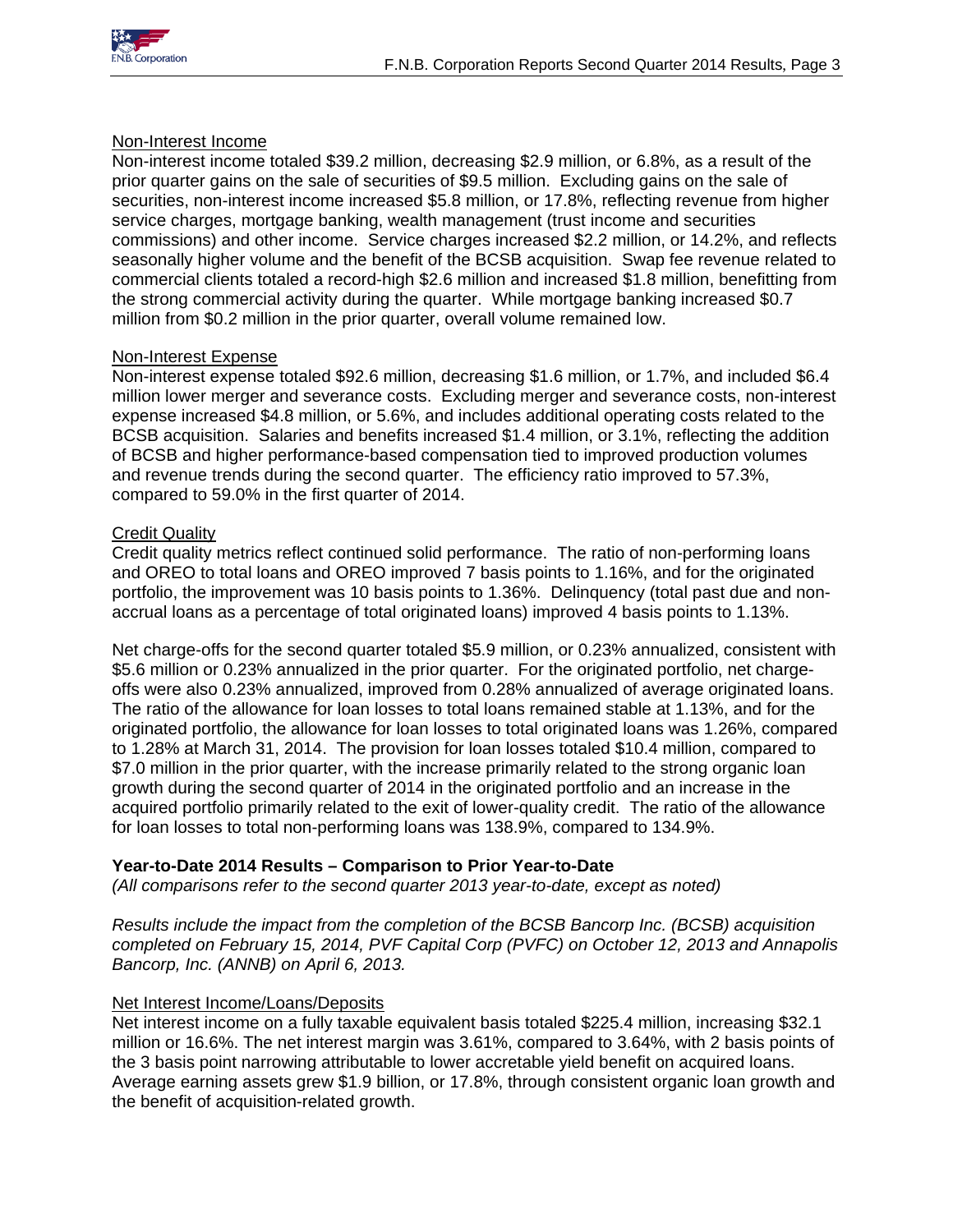

Average loans totaled \$9.9 billion and increased \$1.6 billion, or 18.7%, reflecting strong organic average loan growth of \$653 million, or 7.7%, and loans added in the acquisitions. Growth in the commercial portfolio continued, with average balances growing organically \$345 million or 7.3%. Average organic consumer loan growth (consisting of direct, consumer lines of credit and indirect loans) was also solid at \$387 million or 14.6%, reflecting successful sales management and the benefit of the expanded banking footprint.

Total average deposits and customer repurchase agreements totaled \$11.6 billion and increased \$1.4 billion or 14.1%. Organic growth in lower-cost transaction deposit accounts and customer repurchase agreements was strong, growing \$438 million, or 5.6%, with growth in average non-interest bearing deposits of \$307 million or 16.5%.

# Non-Interest Income

Non-interest income totaled \$81.3 million, increasing \$11.0 million, or 15.6%, with the first six months of 2014 including a \$9.5 million (pre-tax) net gain related to the sale of certain securities, including the pooled trust preferred securities portfolio. Organic and acquisitionrelated growth in service charges was offset by \$5.1 million in lower customer-related interchange service charges due to the Durbin Amendment. Additionally, the first six months of 2014 included solid growth in the fee-based units, increased swap fee revenue and lower net mortgage banking revenue consistent with industry trends.

# Non-Interest Expense

Non-interest expense totaled \$186.8 million, increasing \$23.8 million or 14.6%. The first six months of 2014 included merger and severance costs of \$8.1 million, compared to \$3.3 million in the prior year-to-date period. Absent these items, non-interest expense increased \$19.0 million or 11.9%, and primarily reflects the additional operating costs related to the expanded operations from acquisitions. The efficiency ratio was 58.1%, compared to 59.2%.

# Credit Quality

Credit quality results reflect improvement over the prior-year period. The ratio of nonperforming loans and OREO to total loans and OREO improved 24 basis points to 1.16%. For the originated portfolio, the ratio of non-performing loans and OREO to total loans and OREO improved 23 basis points to 1.36%. Total delinquency (total past due and non-accrual loans as a percentage of total originated loans) was 1.13% at June 30, 2014, a 31 basis point improvement reflecting a \$10.2 million, or 9.3%, reduction in total delinquency.

Net charge-offs totaled \$11.4 million, or 0.23% annualized of total average loans, compared to \$11.5 million or 0.28% annualized. For the originated portfolio, net charge-offs were \$10.5 million or 0.25% annualized of total average originated loans, compared to \$10.4 million or 0.28% annualized. The ratio of the allowance for loan losses to total originated loans was 1.26% at June 30, 2014, compared to 1.35% at June 30, 2013, with the change directionally consistent with the performance of the portfolio. The provision for loan losses totaled \$17.4 million, compared to \$15.4 million in the prior-year period.

# **Capital Position**

At June 30, 2014, the tangible common equity to tangible assets ratio (non-GAAP measure) was 6.73%, compared to 6.81% and 6.11% at March 31, 2014 and June 30, 2013, respectively. The tangible common book value per share (non-GAAP measure) increased to \$5.73 from \$5.58 and \$4.97 at March 31, 2014 and June 30, 2013, respectively. The common dividend payout ratio for the second quarter of 2014 was 61.3%.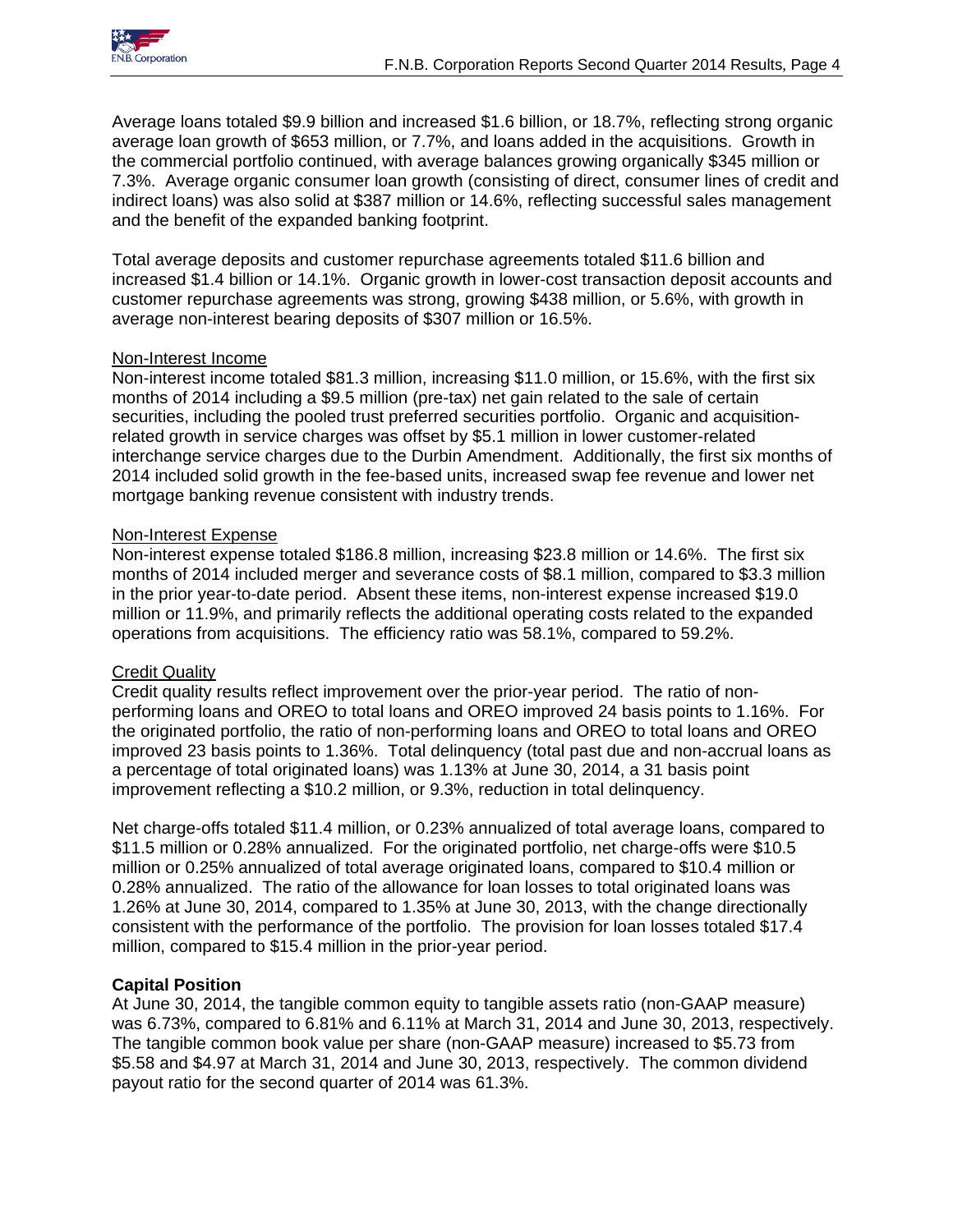

The Corporation's capital levels at June 30, 2014 continue to exceed federal bank regulatory agency "well capitalized" thresholds and the estimated total risk-based capital ratio was 12.2%, the estimated tier 1 risk-based capital ratio was 10.9% and the estimated leverage ratio was 8.4%.

# **Conference Call**

F.N.B. Corporation will host a conference call to discuss second quarter 2014 financial results on Wednesday, July 23, 2014 at 10:00 a.m. Eastern Time. Participating callers may access the call by dialing (877) 485-3103 or (201) 689-8890 for international callers. The Webcast and presentation materials may be accessed through the "Shareholder and Investor Relations" section of the Corporation's Web site at www.fnbcorporation.com.

A replay of the call will be available until Thursday, July 31, 2014 by dialing (877) 660-6853 or (201) 612-7415 for international callers; the confirmation number is 13586798. The call transcript and Webcast will be available on the "Shareholder and Investor Relations" section of F.N.B. Corporation's Web site at www.fnbcorporation.com.

# **About F.N.B. Corporation**

F.N.B. Corporation (NYSE: FNB), headquartered in Pittsburgh, Pennsylvania, is a diversified financial services company operating in six states and three major metropolitan areas. It holds a top retail deposit market share in Pittsburgh, Baltimore, MD, and Cleveland, OH. The Company has total assets of \$15.0 billion and more than 280 banking offices throughout Pennsylvania, Ohio, West Virginia and Maryland and provides a full range of commercial banking, consumer banking and wealth management solutions through its subsidiary network which is led by its largest affiliate, First National Bank of Pennsylvania, founded in 1864. Commercial banking solutions include corporate banking, small business banking, investment real estate financing, international banking, business credit, capital markets and lease financing. The consumer banking segment provides a full line of consumer banking products and services including deposit products, mortgage lending, consumer lending and a complete suite of mobile and online banking services. F.N.B.'s wealth management services include asset management, private banking and insurance. The Company also operates Regency Finance Company, which has more than 70 consumer finance offices in Pennsylvania, Ohio, Kentucky and Tennessee.

The common stock of F.N.B. Corporation trades on the New York Stock Exchange under the symbol "FNB" and is included in Standard & Poor's SmallCap 600 Index with the Global Industry Classification Standard (GICS) Regional Banks Sub-Industry Index. Customers, shareholders and investors can learn more about this regional financial institution by visiting the F.N.B. Corporation web site at www.fnbcorporation.com.

# **Cautionary Statement Regarding Forward-looking Information**

We make statements in this press release and related conference call, and may from time to time make other statements, regarding our outlook for earnings, revenues, expenses, capital levels, liquidity levels, asset levels, asset quality and other matters regarding or affecting F.N.B. Corporation and its future business and operations that are forward-looking statements within the meaning of the Private Securities Litigation Reform Act. Forward-looking statements are typically identified by words such as "believe," "plan," "expect," "anticipate," "see," "look," "intend," "outlook," "project," "forecast," "estimate," "goal," "will," "should" and other similar words and expressions. Forward-looking statements are subject to numerous assumptions, risks and uncertainties, which change over time.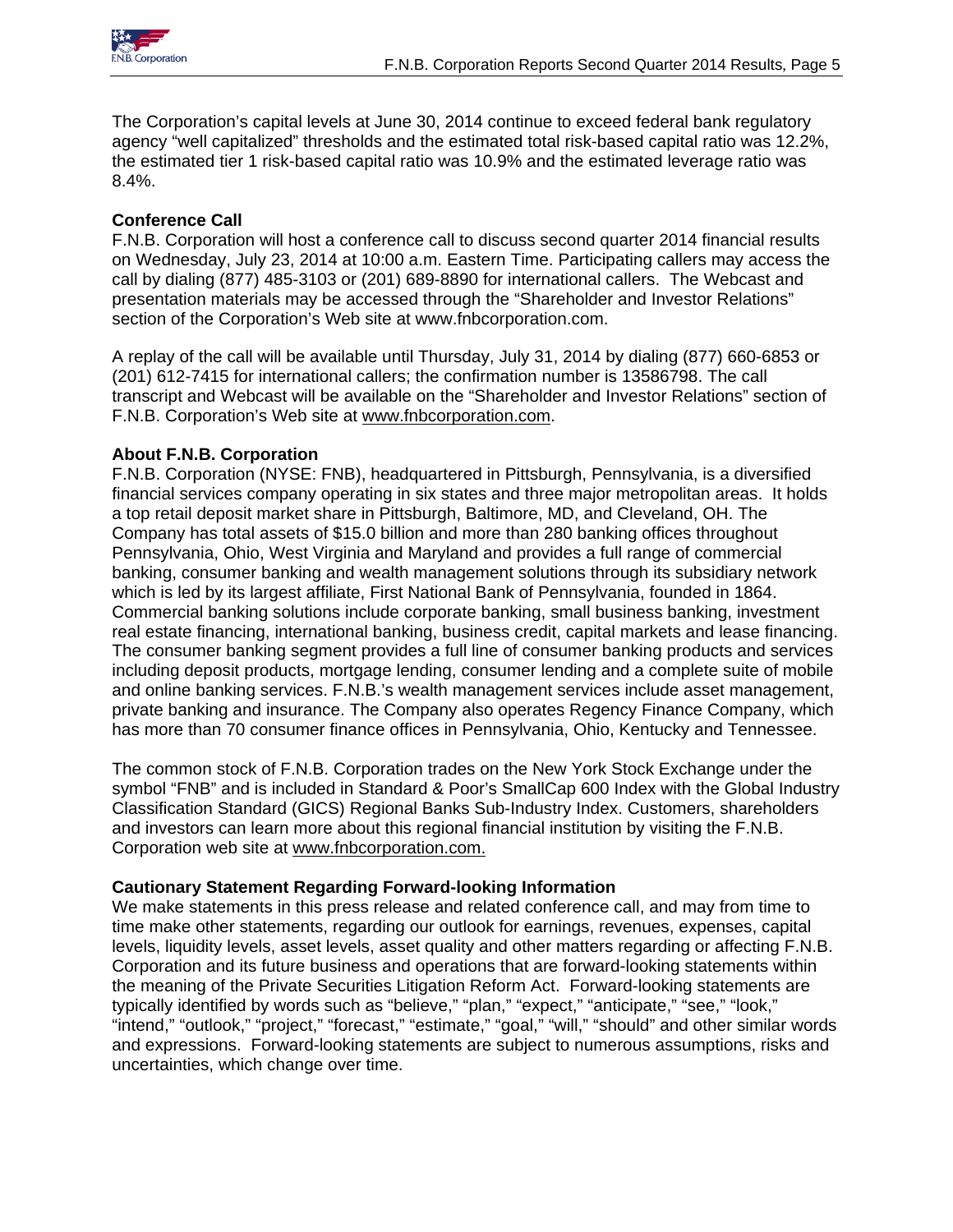

Forward-looking statements speak only as of the date made. We do not assume any duty and do not undertake to update forward-looking statements. Actual results or future events could differ, possibly materially, from those anticipated in forward-looking statements, as well as from historical performance.

Our forward-looking statements are subject to the following principal risks and uncertainties:

- Our businesses, financial results and balance sheet values are affected by business and economic conditions, including the following:
	- Changes in interest rates and valuations in debt, equity and other financial markets.
	- Disruptions in the liquidity and other functioning of U.S. and global financial markets.
	- The impact on federal regulated agencies that have oversight or review of F.N.B. Corporation's business and securities activities.
	- Actions by the Federal Reserve, U.S. Treasury and other government agencies, including those that impact money supply and market interest rates.
	- Changes in customers', suppliers' and other counterparties' performance and creditworthiness which adversely affect loan utilization rates, delinquencies, defaults and counterparty ability to meet credit and other obligations.
	- **Slowing or reversal of the current moderate economic recovery.**
	- Changes in customer preferences and behavior, whether due to changing business and economic conditions, legislative and regulatory initiatives, or other factors.
- Legal and regulatory developments could affect our ability to operate our businesses, financial condition, results of operations, competitive position, reputation, or pursuit of attractive acquisition opportunities. Reputational impacts could affect matters such as business generation and retention, liquidity, funding, and ability to attract and retain management. These developments could include:
	- Changes resulting from legislative and regulatory reforms, including broad-based restructuring of financial industry regulation; changes to laws and regulations involving tax, pension, bankruptcy, consumer protection, and other industry aspects; and changes in accounting policies and principles. We will continue to be impacted by extensive reforms provided for in the Dodd-Frank Wall Street Reform and Consumer Protection Act and otherwise growing out of the recent financial crisis, the precise nature, extent and timing of which, and their impact on us, remains uncertain.
	- Changes to regulations governing bank capital and liquidity standards, including due to the Dodd-Frank Act, Volcker rule and Basel III initiatives.
	- **IMPACT ON BUS AND STARK IN ADAM IN STARK IN ADAM IN STARK IN STARK IN STARK IN STARK IN STARK IN STARK IN STARK IN STARK IN STARK IN STARK IN STARK IN STARK IN STARK IN STARK IN STARK IN STARK IN STARK IN STARK IN STARK I** rights in intellectual property, the adequacy of our intellectual property protection in general and rapid technological developments and changes. Our ability to anticipate and respond to technological changes can also impact our ability to respond to customer needs and meet competitive demands.
- Business and operating results are affected by our ability to identify and effectively manage risks inherent in our businesses, including, where appropriate, through effective use of third-party insurance, derivatives, swaps, and capital management techniques, and to meet evolving regulatory capital standards.
- Increased competition, whether due to consolidation among financial institutions; realignments or consolidation of branch offices, legal and regulatory developments, industry restructuring or other causes, can have an impact on customer acquisition,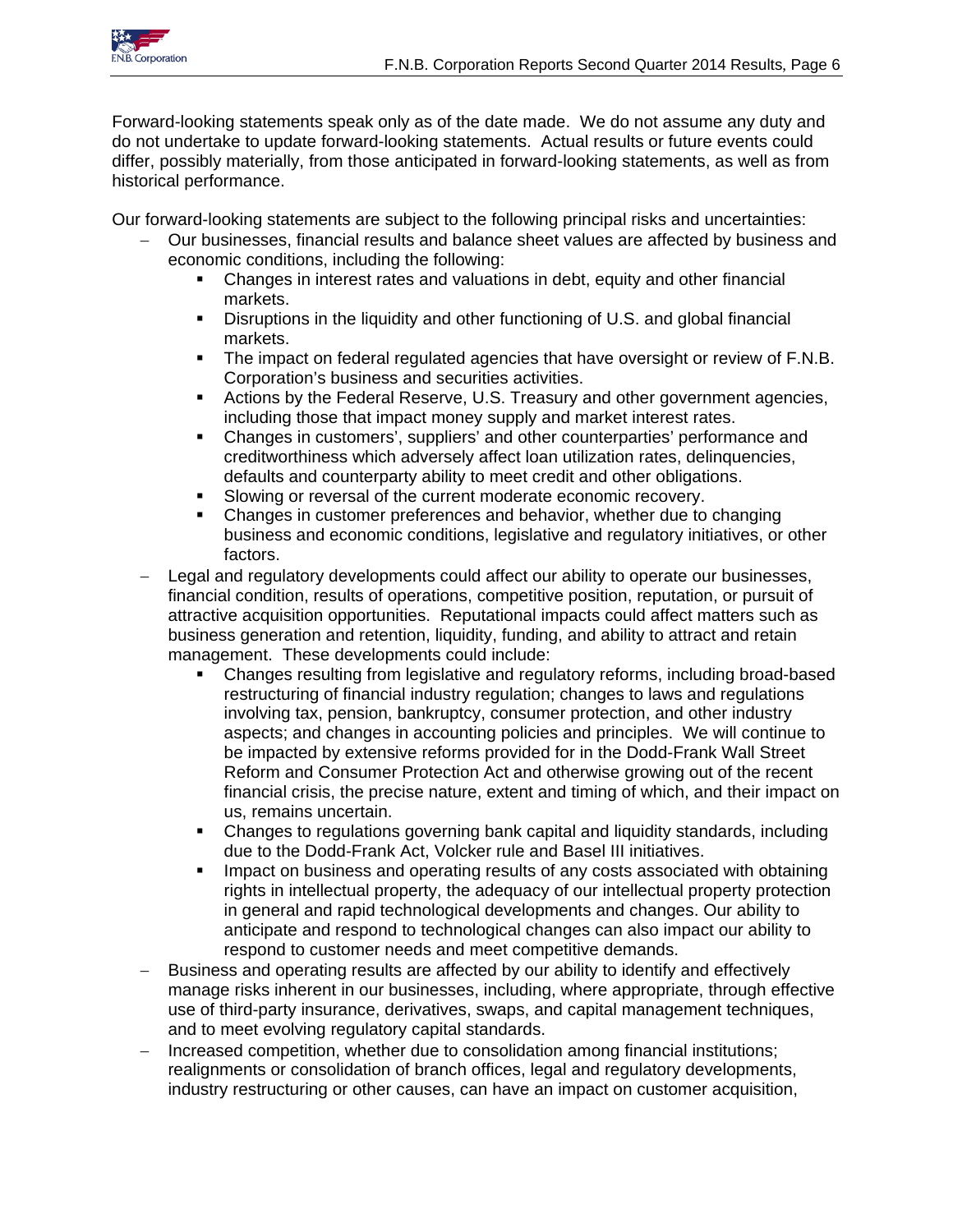

growth and retention and on credit spreads and product pricing, which can affect market share, deposits and revenues.

- As demonstrated by our acquisitions and the pending acquisition of OBA Financial Services Inc., we grow our business in part by acquiring, from time to time, other financial services companies, financial services assets and related deposits. These acquisitions often present risks and uncertainties, including, the possibility that the transaction cannot be consummated; regulatory issues; cost, or difficulties, involved in integration and conversion of the acquired businesses after closing; inability to realize expected cost savings, efficiencies and strategic advantages; the extent of credit losses in acquired loan portfolios and extent of deposit attrition; and the potential dilutive effect to our current shareholders.
- Competition can have an impact on customer acquisition, growth and retention and on credit spreads and product pricing, which can affect market share, deposits and revenues. Industry restructuring in the current environment could also impact our business and financial performance through changes in counterparty creditworthiness and performance and the competitive and regulatory landscape. Our ability to anticipate and respond to technological changes can also impact our ability to respond to customer needs and meet competitive demands.
- Business and operating results can also be affected by widespread disasters, dislocations, terrorist activities, cyber-attacks or international hostilities through their impacts on the economy and financial markets.

We provide greater detail regarding some of these factors in our 2013 Form 10-K and March 31, 2014 Form 10-Q, including the Risk Factors section of those reports, and our subsequent SEC filings. Our forward-looking statements may also be subject to other risks and uncertainties, including those we may discuss elsewhere in this news release or in SEC filings, accessible on the SEC's website at www.sec.gov and on our corporate website at www.fnbcorporation.com. We have included these web addresses as inactive textual references only. Information on these websites is not part of this document.

 $# # #$ 

**Analyst/Institutional Investor Contact:** Cynthia Christopher, 724-983-3429, 330-507-8723 (cell) christoc@fnb-corp.com

> **Media Contact**: Jennifer Reel, 724-983-4856, 724-699-6389 (cell) reel@fnb-corp.com

DATA SHEETS FOLLOW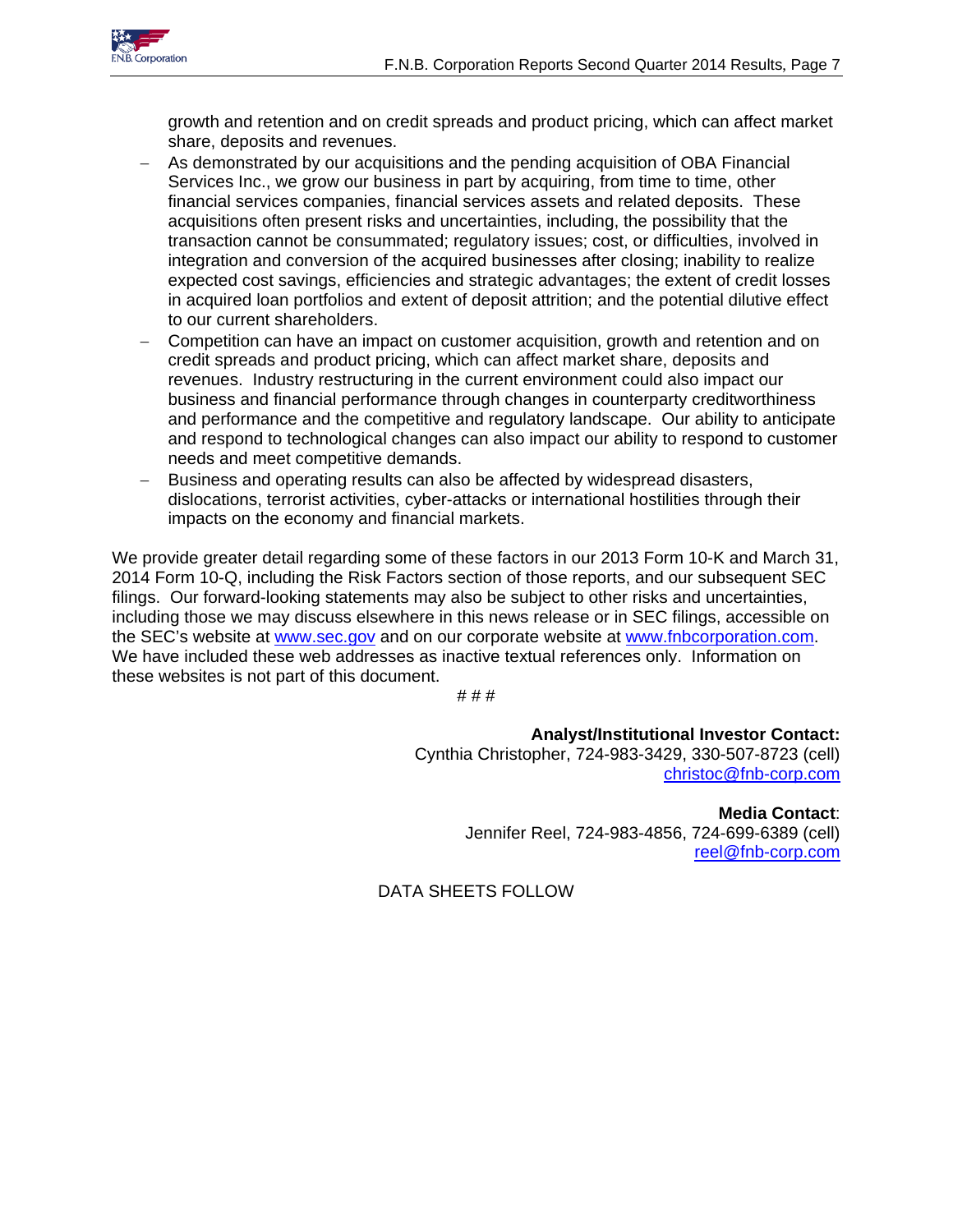### **(Unaudited)**

**(Dollars in thousands, except per share data)**

| (Dollars III thousanus, except per share uata)                            |             | 2014      | 2013      | $2Q14 -$<br><b>1Q14</b> | 2Q14 -<br><b>2Q13</b> |
|---------------------------------------------------------------------------|-------------|-----------|-----------|-------------------------|-----------------------|
|                                                                           | Second      | First     | Second    | Percent                 | Percent               |
| <b>Statement of earnings</b>                                              | Quarter     | Quarter   | Quarter   | Variance                | Variance              |
| Interest income                                                           | \$124,440   | \$117,880 | \$107,841 | 5.6                     | 15.4                  |
| Interest expense                                                          | 10,248      | 10,055    | 11,095    | 1.9                     | $-7.6$                |
| Net interest income                                                       | 114,192     | 107,825   | 96,746    | 5.9                     | 18.0                  |
| Taxable equivalent adjustment                                             | 1,691       | 1,722     | 1,743     | $-1.8$                  | $-3.0$                |
| Net interest income (FTE) (1)                                             | 115,883     | 109,547   | 98,489    | 5.8                     | 17.7                  |
| Provision for loan losses                                                 | 10,405      | 7,006     | 7,903     | 48.5                    | 31.7                  |
| Net interest income after provision (FTE)                                 | 105,478     | 102,541   | 90,586    | 2.9                     | 16.4                  |
| Service charges                                                           | 17,441      | 15,269    | 18,564    | 14.2                    | $-6.0$                |
| Trust income                                                              | 4,862       | 4,764     | 4,167     | 2.1                     | 16.7                  |
| Insurance commissions and fees                                            | 3,691       | 4,945     | 4,101     | $-25.4$                 | $-10.0$               |
| Securities commissions and fees                                           | 3,002       | 2,391     | 2,867     | 25.6                    | 4.7                   |
| Mortgage banking                                                          | 928         | 214       | 1,114     | 333.1                   | $-16.6$               |
| Gain on sale of securities                                                | 776         | 9,461     | 68        | n/m                     | n/m                   |
| Other                                                                     | 8.490       | 5,026     | 5,816     | 68.9                    | 46.0                  |
| Total non-interest income                                                 | 39,190      | 42,070    | 36,697    | $-6.8$                  | 6.8                   |
| Salaries and employee benefits                                            | 48,465      | 47,023    | 43,201    | 3.1                     | 12.2                  |
| Occupancy and equipment                                                   | 15,245      | 15,381    | 12,945    | $-0.9$                  | 17.8                  |
| FDIC insurance                                                            | 3,400       | 2,994     | 2,672     | 13.6                    | 27.2                  |
| Amortization of intangibles                                               | 2,461       | 2,283     | 2,071     | 7.8                     | 18.8                  |
| Other real estate owned                                                   | 922         | 779       | 820       | 18.3                    | 12.4                  |
| Merger and severance-related                                              | 832         | 7,248     | 2,946     | n/m                     | n/m                   |
| Other                                                                     | 21,259      | 18,458    | 19,472    | 15.2                    | 9.2                   |
| Total non-interest expense                                                | 92,584      | 94,166    | 84,127    | $-1.7$                  | 10.1                  |
| Income before income taxes                                                | 52,084      | 50,445    | 43,156    | 3.2                     | 20.7                  |
| Taxable equivalent adjustment                                             | 1,691       | 1,722     | 1,743     | $-1.8$                  | $-3.0$                |
| Income taxes                                                              | 15,562      | 14,199    | 12,220    | 9.6                     | 27.3                  |
| Net income                                                                | 34,831      | 34,524    | 29,193    | 0.9                     | 19.3                  |
| Preferred stock dividends                                                 | 2,010       | 2,322     | 0         |                         |                       |
| Net income available to common stockholders                               | \$32,821    | \$32,202  | \$29,193  | 1.9                     | 12.4                  |
| Earnings per common share:                                                |             |           |           |                         |                       |
| Basic                                                                     | \$0.20      | \$0.20    | \$0.20    | 0.0                     | 0.0                   |
| <b>Diluted</b>                                                            | \$0.20      | \$0.20    | \$0.20    | 0.0                     | 0.0                   |
| <b>Non-GAAP Operating Results:</b>                                        |             |           |           |                         |                       |
| Operating net income available to common stockholders:                    |             |           |           |                         |                       |
| Net income available to common stockholders                               | \$32,821    | 32,202    | \$29,193  |                         |                       |
| Net gain on sale of pooled TPS and other securities, net of tax           | 0           | (6, 150)  | 0         |                         |                       |
| (Gain) loss on extinguishment of debt, net of tax                         | $\mathbf 0$ | 0         | (1,013)   |                         |                       |
| Merger and severance costs, net of tax                                    | 541         | 4,711     | 1,915     |                         |                       |
| Operating net income available to common stockholders                     | \$33,362    | \$30,763  | \$30,095  | 8.5                     | 10.9                  |
| Operating diluted earnings per common share:                              |             |           |           |                         |                       |
| Diluted earnings per common share                                         | \$0.20      | \$0.20    | \$0.20    |                         |                       |
| Effect of net gain on sale of pooled TPS and other securities, net of tax | 0.00        | (0.04)    | 0.00      |                         |                       |
| Effect of (gain) loss on extinguishment of debt, net of tax               | 0.00        | 0.00      | (0.01)    |                         |                       |
| Effect of merger and severance costs, net of tax                          | 0.00        | 0.03      | 0.01      |                         |                       |
| Operating diluted earnings per common share                               | \$0.20      | \$0.19    | \$0.21    | 0.0                     | -0.1                  |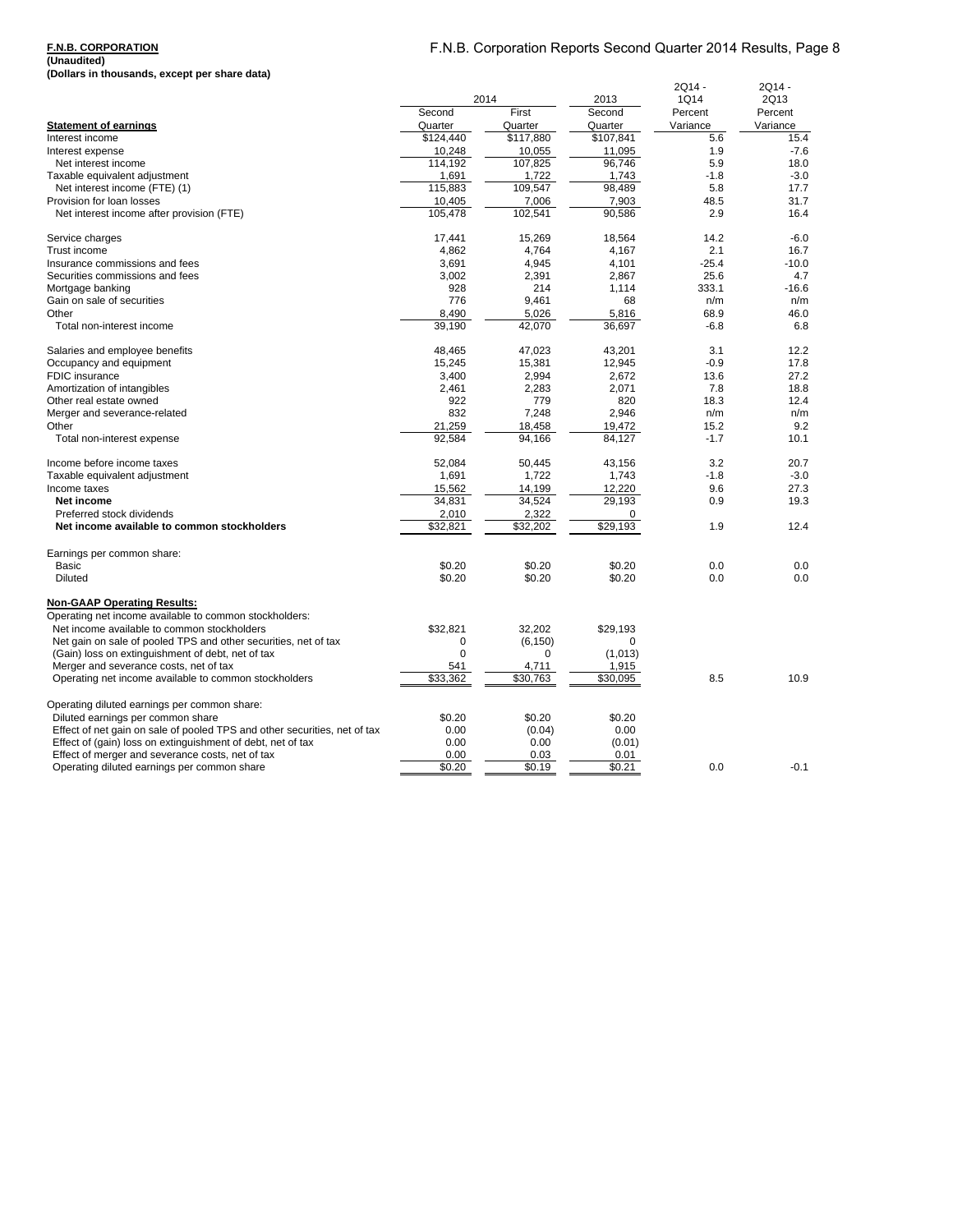### **F.N.B. CORPORATION (Unaudited)**

|                                                                           | For the Six Months Ended |           |          |
|---------------------------------------------------------------------------|--------------------------|-----------|----------|
|                                                                           | June 30,                 |           | Percent  |
| <b>Statement of earnings</b>                                              | 2014                     | 2013      | Variance |
| Interest income                                                           | \$242.320                | \$212,959 | 13.8     |
| Interest expense                                                          | 20,303                   | 23,117    | $-12.2$  |
| Net interest income                                                       | 222,017                  | 189,842   | 16.9     |
| Taxable equivalent adjustment                                             | 3,413                    | 3,484     | $-2.1$   |
| Net interest income (FTE) (1)                                             | 225.430                  | 193.326   | 16.6     |
| Provision for loan losses                                                 | 17,411                   | 15,444    | 12.7     |
| Net interest income after provision (FTE)                                 | 208,019                  | 177,882   | 16.9     |
| Service charges                                                           | 32,710                   | 34,989    | $-6.5$   |
| Trust income                                                              | 9,626                    | 8,252     | 16.7     |
| Insurance commissions and fees                                            | 8.636                    | 8,531     | 1.2      |
| Securities commissions and fees                                           | 5,393                    | 5,790     | $-6.9$   |
| Mortgage banking                                                          | 1,142                    | 2,198     | $-48.1$  |
| Gain on sale of securities                                                | 10,237                   | 752       | n/m      |
| Other                                                                     | 13,516                   | 9.797     | 38.0     |
| Total non-interest income                                                 | 81,260                   | 70,309    | 15.6     |
|                                                                           |                          |           |          |
| Salaries and employee benefits                                            | 95,488                   | 87,106    | 9.6      |
| Occupancy and equipment                                                   | 30,626                   | 25,135    | 21.8     |
| <b>FDIC</b> insurance                                                     | 6,393                    | 5,036     | 27.0     |
| Amortization of intangibles                                               | 4,744                    | 3,996     | 18.7     |
| Other real estate owned                                                   | 1,702                    | 1,012     | 68.1     |
| Merger and severance-related                                              | 8,080                    | 3,298     | 145.0    |
| Other                                                                     | 39,717                   | 37,346    | 6.3      |
| Total non-interest expense                                                | 186,750                  | 162,929   | 14.6     |
| Income before income taxes                                                | 102,529                  | 85,262    | 20.3     |
| Taxable equivalent adjustment                                             | 3,413                    | 3,484     | $-2.1$   |
| Income taxes                                                              | 29,761                   | 24,047    | 23.8     |
| Net income                                                                | 69,355                   | 57,731    | 20.1     |
| Preferred stock dividends                                                 | 4,332                    | 0         |          |
| Net income available to common stockholders                               | \$65,023                 | \$57,731  | 12.6     |
| Earnings per common share:                                                |                          |           |          |
| Basic                                                                     | \$0.40                   | \$0.41    | $-2.4$   |
| <b>Diluted</b>                                                            | \$0.39                   | \$0.40    | $-2.5$   |
| <b>Non-GAAP Operating Results:</b>                                        |                          |           |          |
| Operating net income available to common stockholders:                    |                          |           |          |
| Net income available to common stockholders                               | \$65,023                 | \$57,731  |          |
| Net gain on sale of pooled TPS and other securities, net of tax           | (6, 150)                 | 0         |          |
| (Gain) loss on extinguishment of debt, net of tax                         | $\Omega$                 | (1,013)   |          |
| Merger and severance costs, net of tax                                    | 5,252                    |           |          |
|                                                                           |                          | 2,144     | 8.9      |
| Operating net income available to common stockholders                     | \$64,125                 | \$58,862  |          |
| Operating diluted earnings per common share:                              |                          |           |          |
| Diluted earnings per common share                                         | \$0.39                   | \$0.40    |          |
| Effect of net gain on sale of pooled TPS and other securities, net of tax | (0.04)                   | 0.00      |          |
| Effect of (gain) loss on extinguishment of debt, net of tax               | 0.00                     | (0.01)    |          |
| Effect of merger and severance costs, net of tax                          | 0.03                     | 0.01      |          |
| Operating diluted earnings per common share                               | \$0.39                   | \$0.41    | $-7.3$   |
|                                                                           |                          |           |          |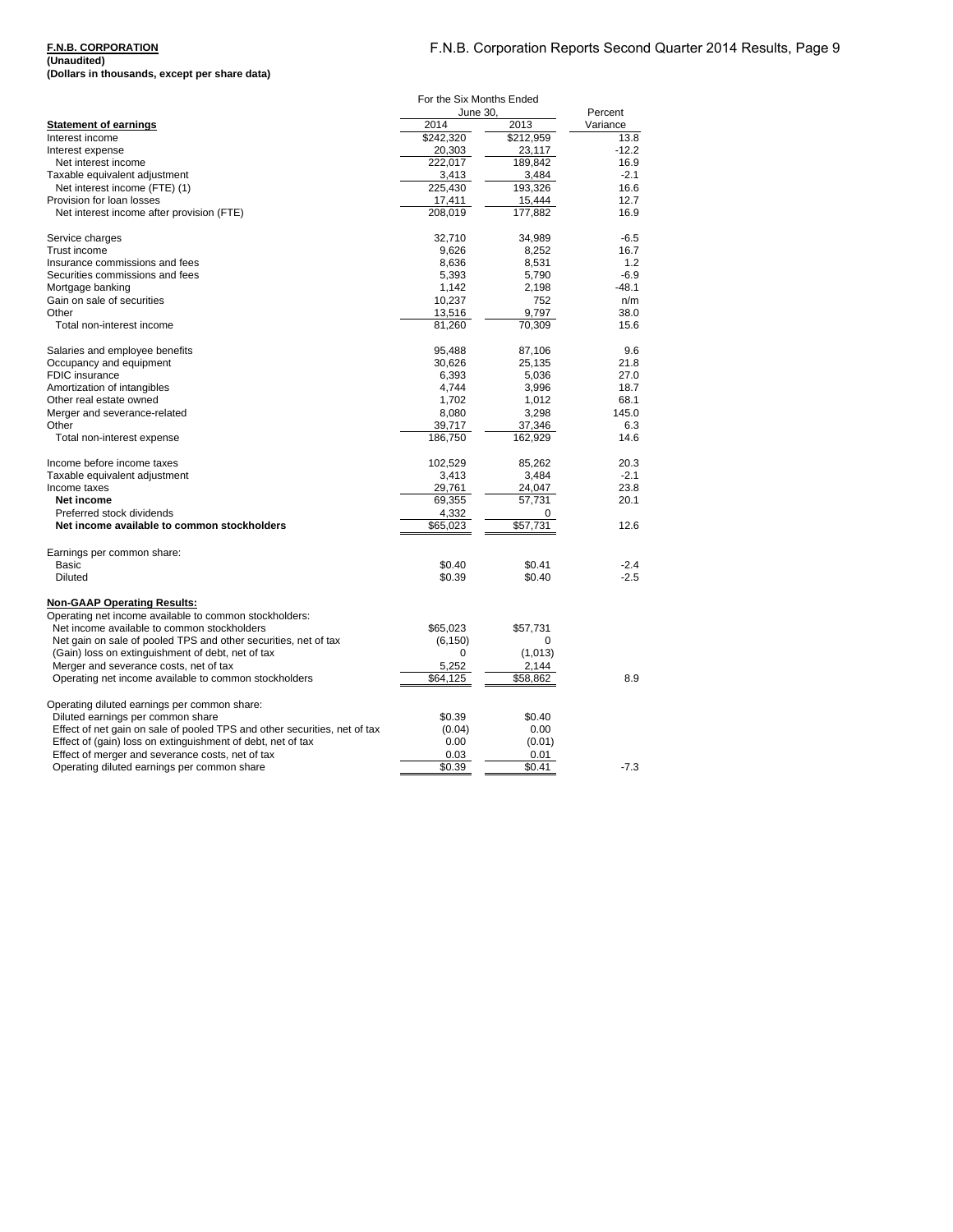#### **(Unaudited)**

| (DUIIGI 5 III LIIUUSGIIUS)                                 |                      |                      |                      | 2Q14 -      | 2Q14 -       |
|------------------------------------------------------------|----------------------|----------------------|----------------------|-------------|--------------|
|                                                            | 2014                 | 2013                 | 1Q14                 | 2Q13        |              |
|                                                            | Second               | First                | Second               | Percent     | Percent      |
| <b>Balance Sheet (at period end)</b>                       | Quarter              | Quarter              | Quarter              | Variance    | Variance     |
| Assets                                                     |                      |                      |                      |             |              |
| Cash and due from banks                                    | \$250,954            | \$221,615            | \$197,879            | 13.2        | 26.8         |
| Interest bearing deposits with banks                       | 19,766               | 24,638               | 32,223               | $-19.8$     | $-38.7$      |
| Cash and cash equivalents<br>Securities available for sale | 270,720<br>1,384,273 | 246,253<br>1,274,070 | 230,102<br>1,164,903 | 9.9<br>8.6  | 17.7<br>18.8 |
| Securities held to maturity                                | 1,427,852            | 1,420,446            | 1,149,481            | 0.5         | 24.2         |
| Residential mortgage loans held for sale                   | 2,705                | 3,940                | 19,614               | $-31.3$     | $-86.2$      |
| Loans, net of unearned income                              | 10,333,873           | 9,943,136            | 8,637,089            | 3.9         | 19.6         |
| Allowance for loan losses                                  | (116, 748)           | (112, 219)           | (108, 280)           | 4.0         | 7.8          |
| Net loans                                                  | 10,217,125           | 9,830,917            | 8,528,809            | 3.9         | 19.8         |
| Premises and equipment, net                                | 162,383              | 165,603              | 145,833              | $-1.9$      | 11.3         |
| Goodwill                                                   | 805,514              | 805,788              | 709,477              | 0.0         | 13.5         |
| Core deposit and other intangible assets, net              | 48,292               | 51,024               | 37,503               | $-5.4$      | 28.8         |
| Bank owned life insurance                                  | 309,750              | 307,872              | 262,877              | 0.6         | 17.8         |
| Other assets                                               | 390,633              | 370,597              | 324,792              | 5.4<br>3.7  | 20.3<br>19.5 |
| <b>Total Assets</b>                                        | \$15,019,247         | \$14,476,510         | \$12,573,391         |             |              |
| Liabilities                                                |                      |                      |                      |             |              |
| Deposits:                                                  |                      |                      |                      |             |              |
| Non-interest bearing demand                                | \$2,429,120          | \$2,353,444          | \$1,974,415          | 3.2         | 23.0         |
| Interest bearing demand                                    | 4,354,333            | 4,238,715            | 3,848,733            | 2.7         | 13.1         |
| Savings                                                    | 1,576,480            | 1,569,090            | 1,395,013            | 0.5         | 13.0         |
| Certificates and other time deposits                       | 2,697,837            | 2,777,487            | 2,428,037            | $-2.9$      | 11.1         |
| <b>Total Deposits</b><br>Other liabilities                 | 11,057,770           | 10,938,736           | 9,646,198            | 1.1<br>17.4 | 14.6<br>9.8  |
| Short-term borrowings                                      | 154,816<br>1,504,510 | 131,894<br>1,216,624 | 140,958<br>1,030,617 | 23.7        | 46.0         |
| Long-term debt                                             | 335,854              | 235,752              | 92,420               | 42.5        | 263.4        |
| Junior subordinated debt                                   | 58,220               | 68,517               | 194,200              | $-15.0$     | $-70.0$      |
| <b>Total Liabilities</b>                                   | 13,111,170           | 12,591,523           | 11,104,393           | 4.1         | 18.1         |
| Stockholders' Equity                                       |                      |                      |                      |             |              |
| <b>Preferred Stock</b>                                     | 106,882              | 106,882              | 0                    | n/m         | n/m          |
| Common stock                                               | 1,673                | 1,671                | 1,454                | 0.1         | 15.1         |
| Additional paid-in capital                                 | 1,700,220            | 1,697,177            | 1,438,008            | 0.2         | 18.2         |
| Retained earnings                                          | 146,542              | 133,828              | 98,575               | 9.5         | 48.7         |
| Accumulated other comprehensive income                     | (36, 559)            | (44, 041)            | (62,077)             | $-17.0$     | $-41.1$      |
| <b>Treasury stock</b>                                      | (10,681)             | (10, 530)            | (6,962)              | 1.4         | 53.4         |
| <b>Total Stockholders' Equity</b>                          | 1,908,077            | 1,884,987            | 1,468,998            | 1.2         | 29.9         |
| Total Liabilities and Stockholders' Equity                 | \$15,019,247         | \$14,476,510         | \$12,573,391         | 3.7         | 19.5         |
| Selected average balances                                  |                      |                      |                      |             |              |
| <b>Total assets</b>                                        | \$14,710,831         | \$13,989,304         | \$12,470,029         | 5.2         | 18.0         |
| Earning assets                                             | 12,909,262           | 12,243,198           | 10,886,197           | 5.4         | 18.6         |
| Interest bearing deposits with banks                       | 45,725               | 46,193               | 39,302               | $-1.0$      | 16.3         |
| Securities                                                 | 2,751,703            | 2,496,419            | 2,296,190            | 10.2        | 19.8         |
| Residential mortgage loans held for sale                   | 2,751                | 4,844                | 20,896               | $-43.2$     | $-86.8$      |
| Loans, net of unearned income                              | 10,109,083           | 9,695,742            | 8,529,810            | 4.3         | 18.5         |
| Allowance for loan losses<br>Goodwill and intangibles      | 113,009<br>854,760   | 110,385<br>835,031   | 109,156<br>745,458   | 2.4<br>2.4  | 3.5<br>14.7  |
| Deposits and customer repurchase agreements (6)            | 11,786,281           | 11,339,046           | 10,333,999           | 3.9         | 14.1         |
| Short-term borrowings                                      | 551,633              | 390,706              | 224,769              | 41.2        | 145.4        |
| Long-term debt                                             | 266,925              | 217,894              | 93,273               | 22.5        | 186.2        |
| Trust preferred securities                                 | 58,893               | 76,048               | 206,602              | $-22.6$     | $-71.5$      |
| Total stockholders' equity                                 | 1,900,751            | 1,829,601            | 1,473,945            | 3.9         | 29.0         |
| Preferred stockholders' equity                             | 106,882              | 106,882              | 0                    | 0.0         | n/m          |
| Common stock data                                          |                      |                      |                      |             |              |
| Average diluted shares outstanding                         | 167,867,608          | 163,967,246          | 145,844,164          | 2.4         | 15.1         |
| Period end shares outstanding                              | 166,559,258          | 166,377,327          | 145, 151, 279        | 0.1         | 14.7         |
| Book value per common share                                | \$10.81              | \$10.69              | \$10.12              | $1.2$       | 6.9          |
| Tangible book value per common share (4)                   | \$5.73               | \$5.58               | \$4.97               | 2.7         | 15.2         |
| Dividend payout ratio (common)                             | 61.26%               | 62.16%               | 60.08%               |             |              |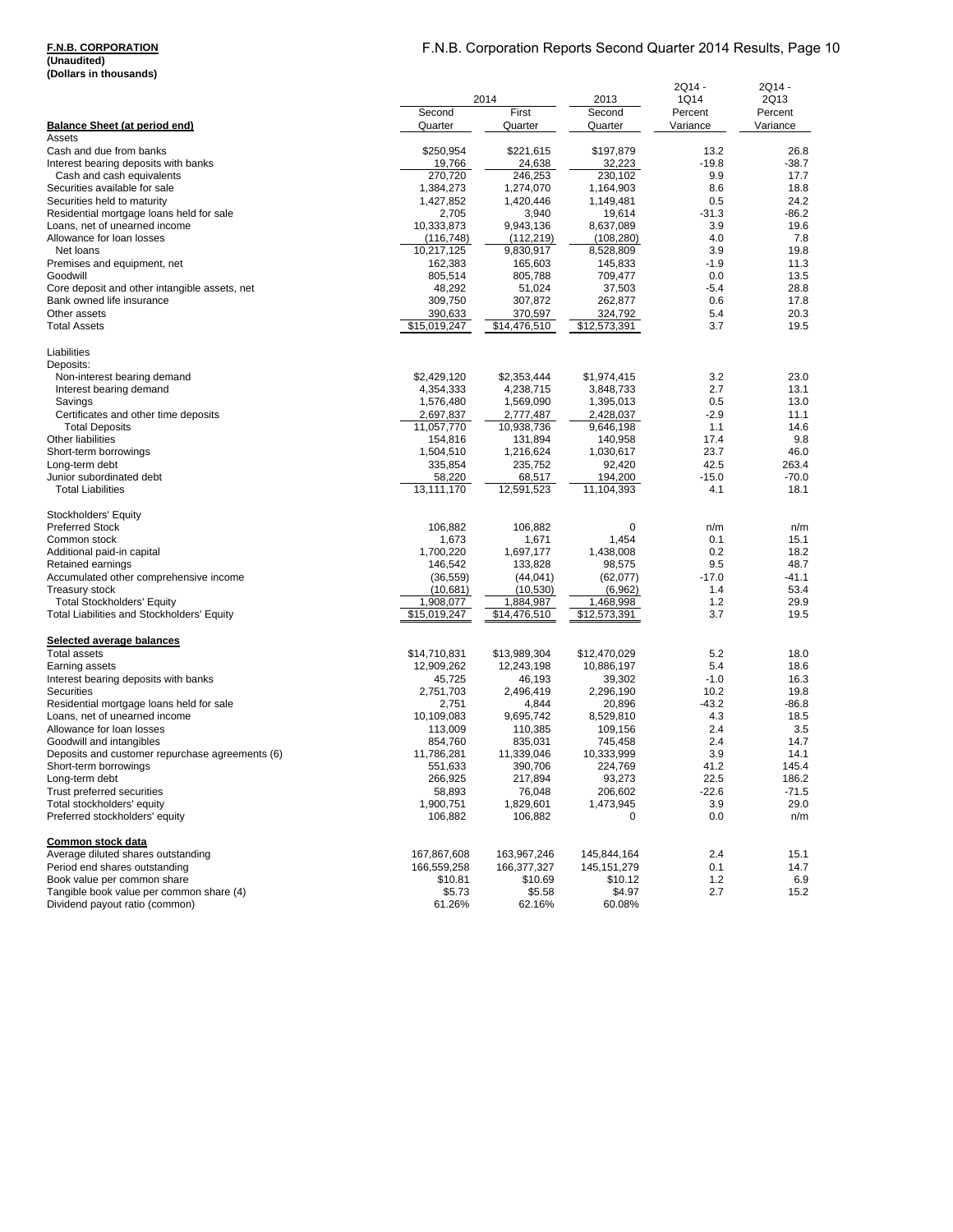### **(Unaudited)**

|                                                 | For the Six Months Ended |               |          |
|-------------------------------------------------|--------------------------|---------------|----------|
|                                                 | June 30,                 |               | Percent  |
| <b>Balance Sheet (at period end)</b>            | 2014                     | 2013          | Variance |
| Assets                                          |                          |               |          |
| Cash and due from banks                         | \$250,954                | \$197,879     | 26.8     |
| Interest bearing deposits with banks            | 19,766                   | 32,223        | $-38.7$  |
| Cash and cash equivalents                       | 270,720                  | 230,102       | 17.7     |
| Securities available for sale                   | 1,384,273                | 1,164,903     | 18.8     |
| Securities held to maturity                     | 1,427,852                | 1,149,481     | 24.2     |
| Residential mortgage loans held for sale        | 2,705                    | 19,614        | $-86.2$  |
| Loans, net of unearned income                   | 10,333,873               | 8,637,089     | 19.6     |
| Allowance for loan losses                       | (116, 748)               | (108, 280)    | 7.8      |
| Net loans                                       | 10,217,125               | 8,528,809     | 19.8     |
| Premises and equipment, net                     | 162,383                  | 145,833       | 11.3     |
| Goodwill                                        | 805,514                  | 709,477       | 13.5     |
| Core deposit and other intangible assets, net   | 48,292                   | 37,503        | 28.8     |
| Bank owned life insurance                       | 309,750                  | 262,877       | 17.8     |
| Other assets                                    | 390,633                  | 324,792       | 20.3     |
| <b>Total Assets</b>                             | \$15,019,247             | \$12,573,391  | 19.5     |
| Liabilities                                     |                          |               |          |
| Deposits:                                       |                          |               |          |
| Non-interest bearing demand                     | \$2,429,120              | \$1,974,415   | 23.0     |
| Interest bearing demand                         | 4,354,333                | 3,848,733     | 13.1     |
| Savings                                         | 1,576,480                | 1,395,013     | 13.0     |
| Certificates and other time deposits            | 2,697,837                | 2,428,037     | 11.1     |
| <b>Total Deposits</b>                           | 11,057,770               | 9,646,198     | 14.6     |
| Other liabilities                               | 154,816                  | 140,958       | 9.8      |
| Short-term borrowings                           | 1,504,510                | 1,030,617     | 46.0     |
| Long-term debt                                  | 335,854                  | 92,420        | 263.4    |
| Junior subordinated debt                        | 58,220                   | 194,200       | $-70.0$  |
| <b>Total Liabilities</b>                        | 13,111,170               | 11,104,393    | 18.1     |
|                                                 |                          |               |          |
| Stockholders' Equity                            |                          |               |          |
| <b>Preferred Stock</b>                          | 106,882                  | 0             | n/m      |
| Common stock                                    | 1,673                    | 1,454         | 15.1     |
| Additional paid-in capital                      | 1,700,220                | 1,438,008     | 18.2     |
| Retained earnings                               | 146,542                  | 98,575        | 48.7     |
| Accumulated other comprehensive income          | (36, 559)                | (62,077)      | $-41.1$  |
| <b>Treasury stock</b>                           | (10,681)                 | (6,962)       | 53.4     |
| <b>Total Stockholders' Equity</b>               | 1,908,077                | 1,468,998     | 29.9     |
| Total Liabilities and Stockholders' Equity      | \$15,019,247             | \$12,573,391  | 19.5     |
| Selected average balances                       |                          |               |          |
| <b>Total assets</b>                             | \$14,352,061             | \$12,238,679  | 17.3     |
| Earning assets                                  | 12,578,070               | 10,680,786    | 17.8     |
| Interest bearing deposits with banks            | 45,958                   | 34,712        | 32.4     |
| <b>Securities</b>                               | 2,624,766                | 2,275,404     | 15.4     |
| Residential mortgage loans held for sale        | 3,792                    | 26,595        | $-85.7$  |
| Loans, net of unearned income                   | 9,903,554                | 8,344,076     | 18.7     |
| Allowance for loan losses                       | 111,704                  | 107,009       | 4.4      |
| Goodwill and intangibles                        | 844,951                  | 729,054       | 15.9     |
| Deposits and customer repurchase agreements (6) | 11,563,899               | 10,137,229    | 14.1     |
| Short-term borrowings                           | 471,614                  | 216,700       | 117.6    |
|                                                 |                          |               |          |
| Long-term debt                                  | 242,545                  | 93,280        | 160.0    |
| Trust preferred securities                      | 67,423                   | 205,321       | $-67.2$  |
| Total stockholders' equity                      | 1,865,373                | 1,442,561     | 29.3     |
| Preferred stockholders' equity                  | 106,882                  | $\mathbf 0$   | n/m      |
| Common stock data                               |                          |               |          |
| Average diluted shares outstanding              | 165,928,360              | 143,465,670   | 15.7     |
| Period end shares outstanding                   | 166,559,258              | 145, 151, 279 | 14.7     |
| Book value per common share                     | \$10.81                  | \$10.12       | 6.9      |
| Tangible book value per common share (4)        | \$5.73                   | \$4.97        | 15.2     |
| Dividend payout ratio (common)                  | 61.71%                   | 59.70%        |          |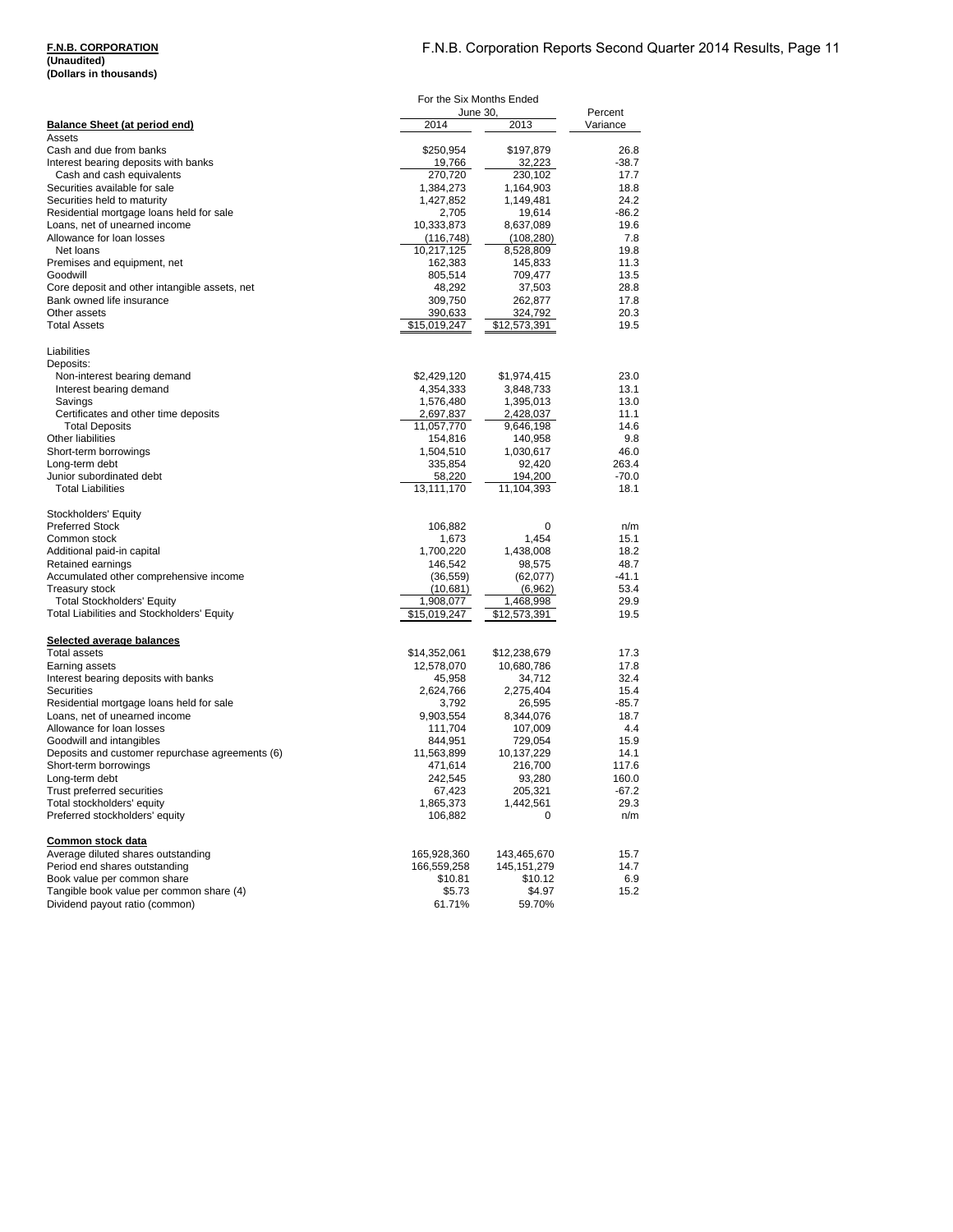#### **(Unaudited)**

|                                                                                                         | 2014                   |                        | 2013                   | 2Q14 -<br>1Q14      | 2Q14 -<br>2Q13      |
|---------------------------------------------------------------------------------------------------------|------------------------|------------------------|------------------------|---------------------|---------------------|
|                                                                                                         | Second<br>Quarter      | First<br>Quarter       | Second<br>Quarter      | Percent<br>Variance | Percent<br>Variance |
| <b>Performance ratios</b>                                                                               |                        |                        |                        |                     |                     |
| Return on average equity                                                                                | 7.35%                  | 7.65%                  | 7.94%                  |                     |                     |
| Return on average tangible equity (2) (4)                                                               | 13.88%                 | 14.57%                 | 16.81%                 |                     |                     |
| Return on average tangible common equity (2) (4)                                                        | 14.59%                 | 15.26%                 | 16.81%                 |                     |                     |
| Return on average assets                                                                                | 0.95%                  | 1.00%                  | 0.94%                  |                     |                     |
| Return on average tangible assets (3) (4)                                                               | 1.05%                  | 1.11%                  | 1.04%                  |                     |                     |
| Net interest margin (FTE) (1)                                                                           | 3.60%                  | 3.62%                  | 3.63%                  |                     |                     |
| Yield on earning assets (FTE) (1)                                                                       | 3.92%                  | 3.95%                  | 4.03%                  |                     |                     |
| Cost of funds<br>Efficiency ratio (FTE) (1) (5)                                                         | 0.40%<br>57.27%        | 0.42%<br>58.99%        | 0.50%<br>58.62%        |                     |                     |
| Effective tax rate                                                                                      | 30.88%                 | 29.14%                 | 29.51%                 |                     |                     |
| <b>Capital ratios</b>                                                                                   |                        |                        |                        |                     |                     |
| Equity / assets (period end)                                                                            | 12.70%                 | 13.02%                 | 11.68%                 |                     |                     |
| Leverage ratio                                                                                          | 8.44%                  | 8.84%                  | 8.42%                  |                     |                     |
| Tangible equity / tangible assets (period end) (4)                                                      | 7.49%                  | 7.60%                  | 6.11%                  |                     |                     |
| Tangible common equity / tangible assets (period end) (4)<br>Tangible equity, excluding AOCI / tangible | 6.73%                  | 6.81%                  | 6.11%                  |                     |                     |
| assets (period end) (4) (7)                                                                             | 6.99%                  | 7.14%                  | 6.63%                  |                     |                     |
| <b>Balances at period end</b>                                                                           |                        |                        |                        |                     |                     |
| Loans:                                                                                                  |                        |                        |                        |                     |                     |
| Commercial real estate                                                                                  | \$3,577,933            | \$3,464,598            | \$2,866,536            | 3.3                 | 24.8                |
| Commercial and industrial                                                                               | 2,103,896              | 1,965,065              | 1,750,870              | 7.1                 | 20.2                |
| <b>Commercial leases</b><br>Commercial loans and leases                                                 | 164,676                | 161,494                | 136,268<br>4,753,674   | 2.0<br>4.6          | 20.8<br>23.0        |
| Direct installment                                                                                      | 5,846,505<br>1,512,149 | 5,591,157<br>1,467,558 | 1,301,891              | 3.0                 | 16.2                |
| Residential mortgages                                                                                   | 1,145,286              | 1,135,790              | 1,059,644              | 0.8                 | 8.1                 |
| Indirect installment                                                                                    | 729,513                | 678,918                | 607,958                | 7.5                 | 20.0                |
| Consumer LOC                                                                                            | 1,037,519              | 1,010,501              | 868,992                | 2.7                 | 19.4                |
| Other                                                                                                   | 62,901                 | 59,212                 | 44,930                 | 6.2                 | 40.0                |
| <b>Total loans</b>                                                                                      | \$10,333,873           | \$9,943,136            | \$8,637,089            | 3.9                 | 19.6                |
| Deposits:                                                                                               |                        |                        |                        |                     |                     |
| Non-interest bearing deposits                                                                           | \$2,429,120            | \$2,353,444            | \$1,974,415            | 3.2                 | 23.0                |
| Interest bearing demand                                                                                 | 4,354,333<br>1,576,480 | 4,238,715<br>1,569,090 | 3,848,733<br>1,395,013 | 2.7<br>0.5          | 13.1<br>13.0        |
| Savings<br>Certificates of deposit and other time deposits                                              | 2,697,837              | 2,777,487              | 2,428,037              | $-2.9$              | 11.1                |
| Total deposits                                                                                          | 11,057,770             | 10,938,736             | 9,646,198              | 1.1                 | 14.6                |
| Customer repurchase agreements (6)                                                                      | 751,066                | 787,712                | 714,540                | -4.7                | 5.1                 |
| Total deposits and customer repurchase agreements (6)                                                   | \$11,808,836           | \$11,726,448           | \$10,360,738           | 0.7                 | 14.0                |
| <b>Average balances</b>                                                                                 |                        |                        |                        |                     |                     |
| Loans:                                                                                                  |                        |                        |                        |                     |                     |
| Commercial real estate                                                                                  | \$3,515,115            | \$3,341,359            | \$2,868,973            | 5.2                 | 22.5                |
| Commercial and industrial                                                                               | 2,034,481              | 1,923,270              | 1,730,834              | 5.8                 | 17.5                |
| <b>Commercial leases</b>                                                                                | 163,720                | 160,367                | 133,446                | 2.1                 | 22.7                |
| Commercial loans and leases<br>Direct installment                                                       | 5,713,316<br>1,484,698 | 5,424,996<br>1,466,392 | 4,733,253<br>1,245,030 | 5.3<br>1.2          | 20.7<br>19.2        |
| Residential mortgages                                                                                   | 1,134,820              | 1,107,349              | 1,065,577              | 2.5                 | 6.5                 |
| Indirect installment                                                                                    | 702,257                | 666,012                | 587,537                | 5.4                 | 19.5                |
| Consumer LOC                                                                                            | 1,023,963              | 987,304                | 855,741                | 3.7                 | 19.7                |
| Other                                                                                                   | 50,028                 | 43,689                 | 42,672                 | 14.5                | 17.2                |
| <b>Total loans</b>                                                                                      | \$10,109,082           | \$9,695,742            | \$8,529,810            | 4.3                 | 18.5                |
| Deposits:                                                                                               |                        |                        |                        |                     |                     |
| Non-interest bearing deposits                                                                           | \$2,374,516            | \$2,222,786            | \$1,901,610            | 6.8                 | 24.9                |
| Interest bearing demand                                                                                 | 4,301,667              | 4,099,093              | 3,829,847              | 4.9                 | 12.3                |
| Savings                                                                                                 | 1,575,453              | 1,494,248              | 1,385,472              | 5.4                 | 13.7                |
| Certificates of deposit and other time deposits<br><b>Total deposits</b>                                | 2,736,294              | 2,695,067              | 2,461,490              | 1.5                 | 11.2                |
| Customer repurchase agreements (6)                                                                      | 10,987,930<br>798,351  | 10,511,194<br>827,851  | 9,578,419<br>755,580   | 4.5<br>-3.6         | 14.7<br>5.7         |
| Total deposits and customer repurchase agreements (6)                                                   | \$11,786,281           | \$11,339,045           | \$10,333,999           | 3.9                 | 14.1                |
|                                                                                                         |                        |                        |                        |                     |                     |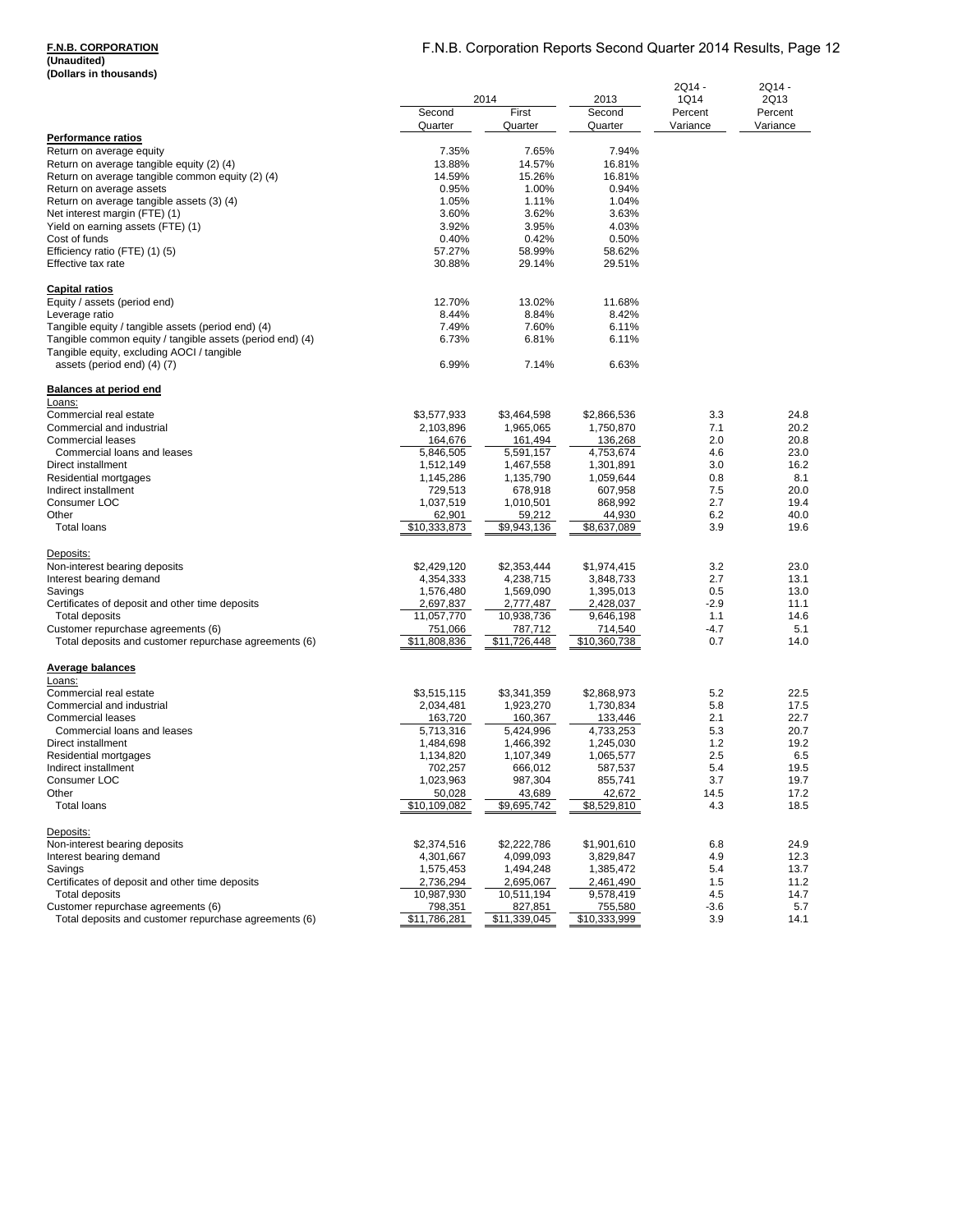### **(Unaudited)**

|                                                                                             | For the Six Months Ended<br>June 30. | Percent                  |              |
|---------------------------------------------------------------------------------------------|--------------------------------------|--------------------------|--------------|
|                                                                                             | 2014                                 | 2013                     | Variance     |
| Performance ratios                                                                          |                                      |                          |              |
| Return on average equity                                                                    | 7.50%                                | 8.07%                    |              |
| Return on average tangible equity (2) (4)                                                   | 14.22%                               | 17.05%                   |              |
| Return on average tangible common equity (2) (4)                                            | 14.92%                               | 17.05%                   |              |
| Return on average assets                                                                    | 0.97%                                | 0.95%                    |              |
| Return on average tangible assets (3) (4)                                                   | 1.08%<br>3.61%                       | 1.06%                    |              |
| Net interest margin (FTE) (1)<br>Yield on earning assets (FTE) (1)                          | 3.93%                                | 3.64%<br>4.08%           |              |
| Cost of funds                                                                               | 0.41%                                | 0.53%                    |              |
| Efficiency ratio (FTE) (1) (5)                                                              | 58.10%                               | 59.17%                   |              |
| Effective tax rate                                                                          | 30.03%                               | 29.41%                   |              |
| <b>Capital ratios</b>                                                                       |                                      |                          |              |
| Equity / assets (period end)                                                                | 12.70%                               | 11.68%                   |              |
| Leverage ratio                                                                              | 8.44%                                | 8.42%                    |              |
| Tangible equity / tangible assets (period end) (4)                                          | 7.49%                                | 6.11%                    |              |
| Tangible common equity / tangible assets (period end) (4)                                   | 6.73%                                | 6.11%                    |              |
| Tangible equity, excluding AOCI / tangible<br>assets (period end) (4) (7)                   | 6.99%                                | 6.63%                    |              |
| <b>Balances at period end</b>                                                               |                                      |                          |              |
| Loans:<br>Commercial real estate                                                            | \$3,577,933                          |                          | 24.8         |
| Commercial and industrial                                                                   | 2,103,896                            | \$2,866,536<br>1,750,870 | 20.2         |
| Commercial leases                                                                           | 164,676                              | 136,268                  | 20.8         |
| Commercial loans and leases                                                                 | 5,846,505                            | 4,753,673                | 23.0         |
| Direct installment                                                                          | 1,512,149                            | 1,301,891                | 16.2         |
| Residential mortgages                                                                       | 1,145,286                            | 1,059,644                | 8.1          |
| Indirect installment                                                                        | 729,513                              | 607,958                  | 20.0         |
| Consumer LOC                                                                                | 1,037,519                            | 868,992                  | 19.4         |
| Other                                                                                       | 62,901                               | 44,930                   | 40.0         |
| <b>Total loans</b>                                                                          | \$10,333,873                         | \$8,637,089              | 19.6         |
| Deposits:                                                                                   |                                      |                          |              |
| Non-interest bearing deposits                                                               | \$2,429,120                          | \$1,974,415              | 23.0         |
| Interest bearing demand                                                                     | 4,354,333                            | 3,848,733                | 13.1         |
| Savings                                                                                     | 1,576,480                            | 1,395,013                | 13.0         |
| Certificates of deposit and other time deposits                                             | 2,697,837                            | 2,428,037                | 11.1         |
| <b>Total deposits</b>                                                                       | 11,057,770                           | 9,646,198                | 14.6         |
| Customer repurchase agreements (6)<br>Total deposits and customer repurchase agreements (6) | 751,066<br>\$11,808,836              | 714,540<br>\$10,360,738  | 5.1<br>14.0  |
| <b>Average balances</b>                                                                     |                                      |                          |              |
| Loans:                                                                                      |                                      |                          |              |
| Commercial real estate                                                                      | \$3,424,421                          | \$2,781,961              | 23.1         |
| Commercial and industrial                                                                   | 1,983,478                            | 1,687,994                | 17.5         |
| Commercial leases                                                                           | 162,053<br>5.569.952                 | 131,951                  | 22.8         |
| Commercial loans and leases<br>Direct installment                                           | 1,475,595                            | 4,601,905<br>1,213,547   | 21.0<br>21.6 |
| Residential mortgages                                                                       | 1,121,161                            | 1,071,915                | 4.6          |
| Indirect installment                                                                        | 684,235                              | 582,140                  | 17.5         |
| Consumer LOC                                                                                | 1,005,735                            | 834,122                  | 20.6         |
| Other                                                                                       | 46,876                               | 40,446                   | 15.9         |
| Total loans                                                                                 | \$9,903,554                          | \$8,344,076              | 18.7         |
| Deposits:                                                                                   |                                      |                          |              |
| Non-interest bearing deposits                                                               | \$2,299,070                          | \$1,823,471              | 26.1         |
| Interest bearing demand                                                                     | 4,200,940                            | 3,739,948                | 12.3         |
| Savings                                                                                     | 1,535,075                            | 1,315,251                | 16.7         |
| Certificates of deposit and other time deposits                                             | 2,715,794                            | 2,477,507                | 9.6          |
| <b>Total deposits</b>                                                                       | 10,750,879                           | 9,356,177                | 14.9         |
| Customer repurchase agreements (6)<br>Total deposits and customer repurchase agreements (6) | 813,020<br>\$11,563,899              | 781,052<br>\$10,137,229  | 4.1<br>14.1  |
|                                                                                             |                                      |                          |              |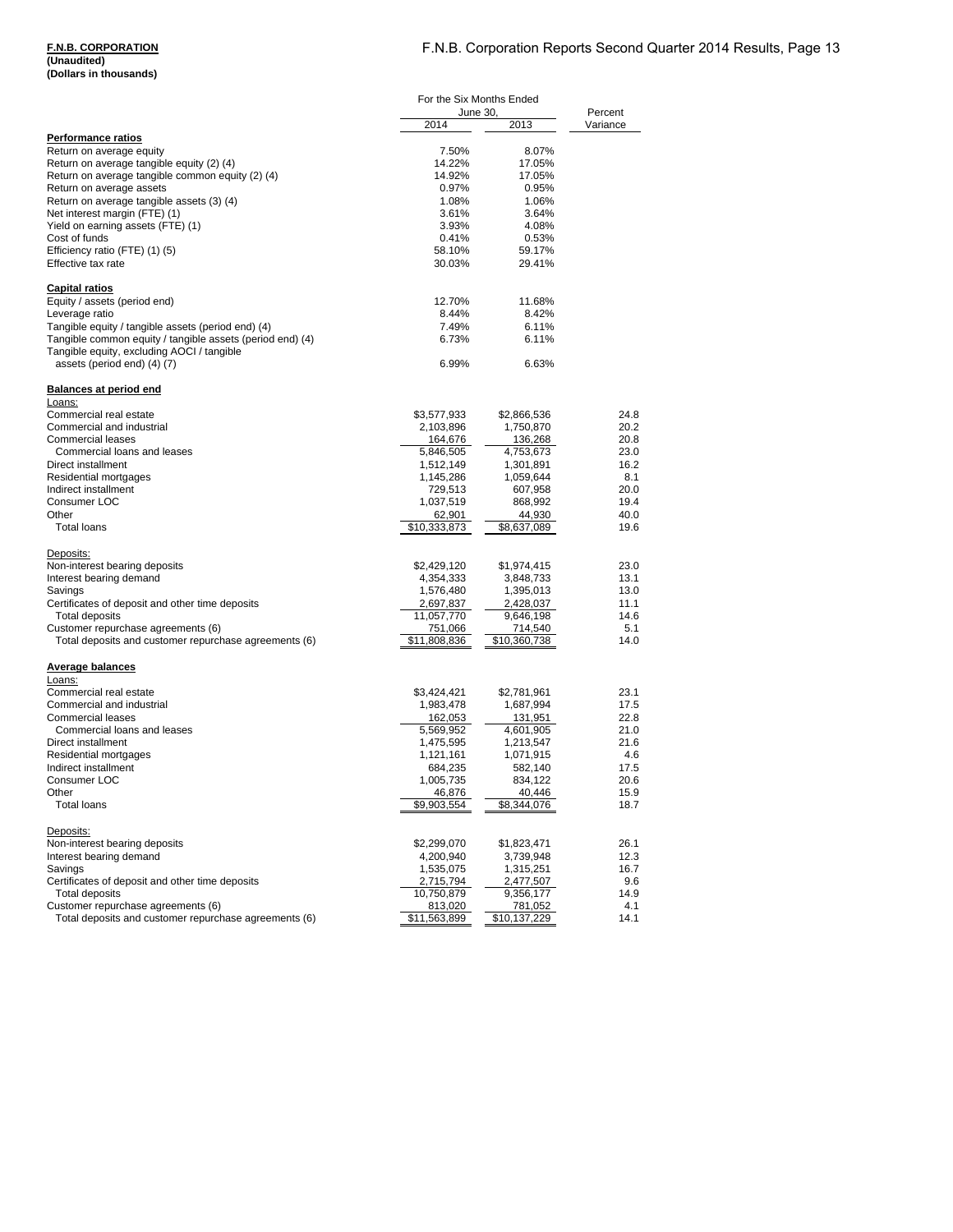### **(Unaudited)**

|                                                                               |                    | 2014               | 2013               | 2Q14 -<br>1Q14    | 2Q14 -<br>2Q13 |  |
|-------------------------------------------------------------------------------|--------------------|--------------------|--------------------|-------------------|----------------|--|
|                                                                               | Second             | First              | Second             | Percent           | Percent        |  |
| <b>Asset Quality Data</b>                                                     | Quarter            | Quarter            | Quarter            | Variance          | Variance       |  |
| Non-Performing Assets                                                         |                    |                    |                    |                   |                |  |
| Non-performing loans (8)                                                      |                    |                    |                    |                   |                |  |
| Non-accrual loans                                                             | \$59,549           | \$60,039           | \$67,034           | $-0.8$            | $-11.2$        |  |
| <b>Restructured loans</b>                                                     | 20,485             | 19,384             | 17,488             | 5.7               | 17.1           |  |
| Non-performing loans                                                          | 80,034             | 79,423             | 84,522             | 0.8               | $-5.3$         |  |
| Other real estate owned (9)                                                   | 40,268<br>120,302  | 43,216<br>122,639  | 37,370             | $-6.8$            | 7.8            |  |
| Non-performing loans and OREO                                                 |                    |                    | 121,892            | $-1.9$            | $-1.3$         |  |
| Non-performing investments<br>Total non-performing assets                     | 0<br>\$120,302     | 0<br>\$122,639     | 610<br>\$122,502   | n/m<br>$-1.9$     | n/m<br>$-1.8$  |  |
|                                                                               |                    |                    |                    |                   |                |  |
| Non-performing loans / total loans                                            | 0.77%              | 0.80%              | 0.98%              |                   |                |  |
| Non-performing loans / total originated loans (10)                            | 0.91%              | 0.95%              | 1.11%              |                   |                |  |
| Non-performing loans + OREO / total loans + OREO                              | 1.16%              | 1.23%              | 1.40%              |                   |                |  |
| Non-performing loans + OREO / total originated                                |                    |                    |                    |                   |                |  |
| loans + OREO (10)                                                             | 1.36%              | 1.46%              | 1.59%              |                   |                |  |
| Non-performing assets / total assets                                          | 0.80%              | 0.85%              | 0.97%              |                   |                |  |
|                                                                               |                    |                    |                    |                   |                |  |
| Allowance Rollforward                                                         |                    |                    |                    |                   |                |  |
| Allowance for loan losses (originated portfolio) (10)                         |                    |                    |                    |                   |                |  |
| Balance at beginning of period                                                | \$107,123          | \$104,884          | \$102,504          | 2.1               | 4.5            |  |
| Provision for loan losses                                                     | 8,900              | 7,856              | 6,649              | 13.3              | 33.8           |  |
| Net loan charge-offs                                                          | (4, 835)           | (5,617)            | (6, 304)           | $-13.9$           | $-23.3$        |  |
| Allowance for loan losses (originated portfolio) (10)                         | 111,188            | 107,123            | 102,849            | 3.8               | 8.1            |  |
|                                                                               |                    |                    |                    |                   |                |  |
| Allowance for loan losses (acquired portfolio) (11)                           |                    |                    |                    |                   |                |  |
| Balance at beginning of period                                                | 5,096              | 5,900              | 5,198              |                   |                |  |
| Provision for loan losses                                                     | 1,505              | (850)              | 1,254              |                   |                |  |
| Net loan charge-offs                                                          | (1,041)            | 46<br>5,096        | (1,021)            | 9.1               | 2.4            |  |
| Allowance for loan losses (acquired portfolio) (11)                           | 5,560              |                    | 5,431              |                   |                |  |
| Total allowance for loan losses                                               | \$116,748          | \$112,219          | \$108,280          | 4.0               | 7.8            |  |
|                                                                               |                    |                    |                    |                   |                |  |
| Allowance for loan losses / total loans                                       | 1.13%              | 1.13%              | 1.25%              |                   |                |  |
| Allowance for loan losses (originated loans) / total                          | 1.26%              | 1.28%              | 1.35%              |                   |                |  |
| originated loans (10)<br>Allowance for loan losses (originated loans) / total |                    |                    |                    |                   |                |  |
| non-performing loans (8)                                                      | 138.93%            | 134.88%            | 121.68%            |                   |                |  |
|                                                                               |                    |                    |                    |                   |                |  |
| Net loan charge-offs (annualized) / total average loans                       | 0.23%              | 0.23%              | 0.34%              |                   |                |  |
| Net loan charge-offs on originated loans (annualized) /                       |                    |                    |                    |                   |                |  |
| total average originated loans (10)                                           | 0.23%              | 0.28%              | 0.33%              |                   |                |  |
|                                                                               |                    |                    |                    |                   |                |  |
| Delinquency - Originated Portfolio (10)                                       |                    |                    |                    |                   |                |  |
| Loans 30-89 days past due                                                     | \$33.822           | \$32.490           | \$37,478           | 4.1               | $-9.8$         |  |
| Loans 90+ days past due                                                       | 6,281              | 5,467              | 5,377              | 14.9              | 16.8           |  |
| Non-accrual loans                                                             | 59,549             | 60,039             | 67,034             | $-0.8$            | $-11.2$        |  |
| Total past due and non-accrual loans                                          | \$99,652           | \$97,996           | \$109,889          | 1.7               | $-9.3$         |  |
| Total past due and non-accrual loans / total originated loans                 | 1.13%              | 1.17%              | 1.44%              |                   |                |  |
|                                                                               |                    |                    |                    |                   |                |  |
| Memo item:                                                                    |                    |                    |                    |                   |                |  |
| Delinquency - Acquired Portfolio (11) (12)                                    |                    |                    |                    |                   |                |  |
| Loans 30-89 days past due<br>Loans 90+ days past due                          | \$30,656<br>58,636 | \$34,668<br>61,629 | \$25,218<br>45,653 | $-11.6$<br>$-4.9$ | 21.6<br>28.4   |  |
|                                                                               |                    |                    |                    |                   |                |  |
| Non-accrual loans<br>Total past due and non-accrual loans                     | 0<br>\$89,292      | 0<br>\$96,297      | 0<br>\$70,871      | 0.0<br>$-7.3$     | 0.0<br>26.0    |  |
|                                                                               |                    |                    |                    |                   |                |  |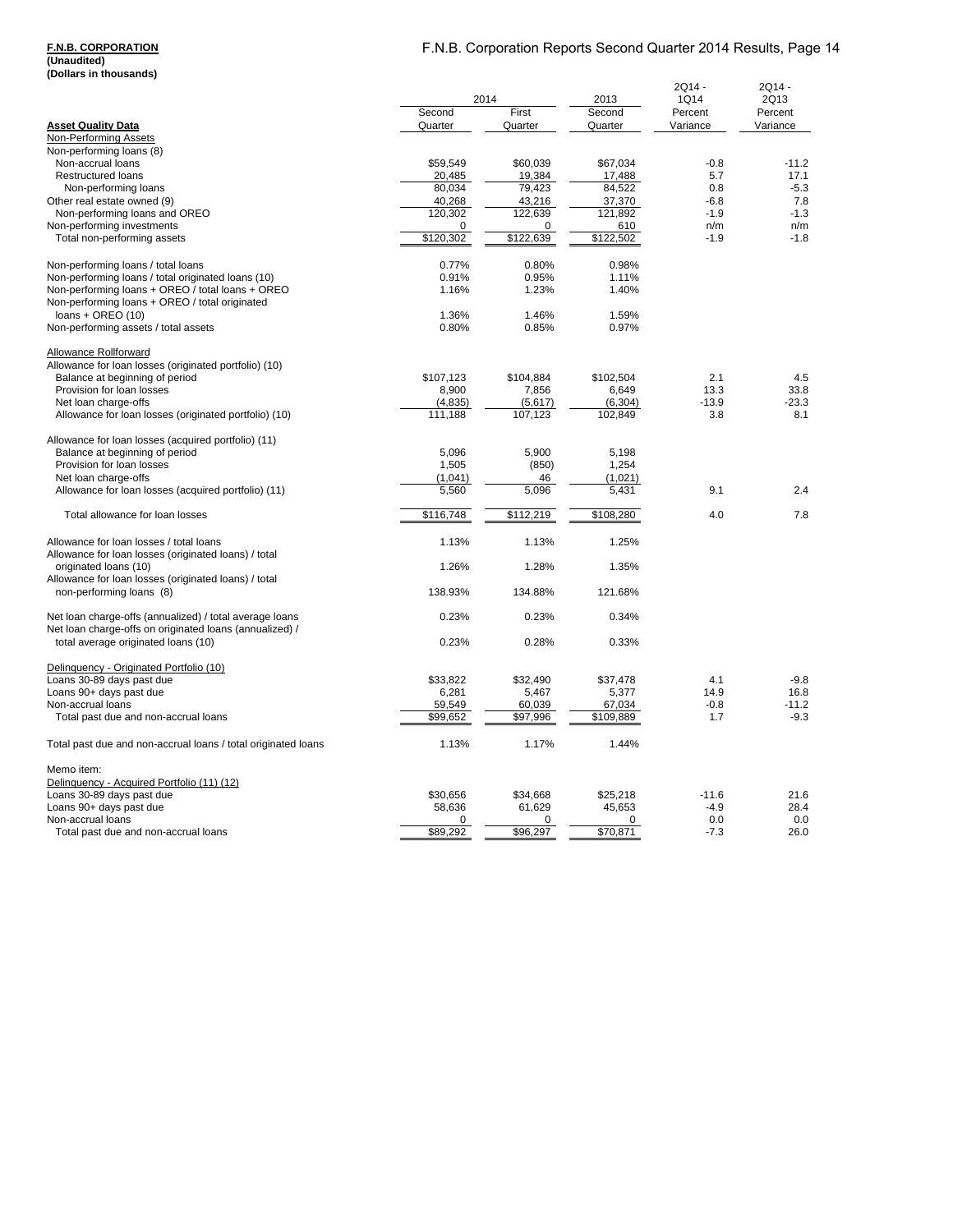### **(Unaudited)**

|                                                               | For the Six Months Ended |           |                     |  |
|---------------------------------------------------------------|--------------------------|-----------|---------------------|--|
|                                                               | June 30,                 |           | Percent<br>Variance |  |
| <b>Asset Quality Data</b>                                     | 2014                     | 2013      |                     |  |
| Non-Performing Assets<br>Non-performing loans (8)             |                          |           |                     |  |
| Non-accrual loans                                             | \$59,549                 | \$67,034  | $-11.2$             |  |
| <b>Restructured loans</b>                                     | 20,485                   | 17,488    | 17.1                |  |
| Non-performing loans                                          | 80,034                   | 84,522    | $-5.3$              |  |
| Other real estate owned (9)                                   | 40,268                   | 37,370    | 7.8                 |  |
| Non-performing loans and OREO                                 | 120,302                  | 121,892   | $-1.3$              |  |
| Non-performing investments                                    | 0                        | 610       | n/m                 |  |
| Total non-performing assets                                   | \$120,302                | \$122,502 | $-1.8$              |  |
|                                                               |                          |           |                     |  |
| Non-performing loans / total loans                            | 0.77%                    | 0.98%     |                     |  |
| Non-performing loans / total originated loans (10)            | 0.91%                    | 1.11%     |                     |  |
| Non-performing loans + OREO / total loans + OREO              | 1.16%                    | 1.40%     |                     |  |
| Non-performing loans + OREO / total originated                |                          |           |                     |  |
| loans + OREO (10)                                             | 1.36%                    | 1.59%     |                     |  |
| Non-performing assets / total assets                          | 0.80%                    | 0.97%     |                     |  |
|                                                               |                          |           |                     |  |
| <b>Allowance Rollforward</b>                                  |                          |           |                     |  |
| Allowance for loan losses (originated portfolio) (10)         |                          |           |                     |  |
| Balance at beginning of period                                | \$104,884                | \$100,194 | 4.7                 |  |
| Provision for loan losses                                     | 16,756                   | 13,007    | 28.8                |  |
| Net loan charge-offs                                          | (10, 452)                | (10, 352) | 1.0                 |  |
| Allowance for loan losses (originated portfolio) (10)         | 111,188                  | 102,849   | 8.1                 |  |
|                                                               |                          |           |                     |  |
| Allowance for loan losses (acquired portfolio) (11)           |                          |           |                     |  |
| Balance at beginning of period                                | 5,900                    | 4,180     |                     |  |
| Provision for loan losses                                     | 655                      | 2,437     |                     |  |
| Net loan charge-offs                                          | (995)                    | (1, 186)  |                     |  |
| Allowance for loan losses (acquired portfolio) (11)           | 5,560                    | 5,431     | 2.4                 |  |
| Total allowance for loan losses                               | \$116,748                | \$108,280 | 7.8                 |  |
|                                                               |                          |           |                     |  |
| Allowance for loan losses / total loans                       | 1.13%                    | 1.25%     |                     |  |
| Allowance for loan losses (originated loans) / total          |                          |           |                     |  |
| originated loans (10)                                         | 1.26%                    | 1.35%     |                     |  |
| Allowance for loan losses (originated loans) / total          |                          |           |                     |  |
| non-performing loans (8)                                      | 138.93%                  | 121.68%   |                     |  |
| Net loan charge-offs (annualized) / total average loans       | 0.23%                    | 0.28%     |                     |  |
| Net loan charge-offs on originated loans (annualized) /       |                          |           |                     |  |
| total average originated loans (10)                           | 0.25%                    | 0.28%     |                     |  |
|                                                               |                          |           |                     |  |
| Delinquency - Originated Portfolio (10)                       |                          |           |                     |  |
| Loans 30-89 days past due                                     | \$33,822                 | \$37,478  | $-9.8$              |  |
| Loans 90+ days past due                                       | 6,281                    | 5,377     | 16.8                |  |
| Non-accrual loans                                             | 59,549                   | 67,034    | $-11.2$             |  |
| Total past due and non-accrual loans                          | \$99,652                 | \$109,889 | $-9.3$              |  |
|                                                               |                          |           |                     |  |
| Total past due and non-accrual loans / total originated loans | 1.13%                    | 1.44%     |                     |  |
| Memo item:                                                    |                          |           |                     |  |
| Delinguency - Acquired Portfolio (11) (12)                    |                          |           |                     |  |
| Loans 30-89 days past due                                     | \$30,656                 | \$25,218  | 21.6                |  |
| Loans 90+ days past due                                       | 58,636                   | 45,653    | 28.4                |  |
| Non-accrual loans                                             | 0                        | $\Omega$  | 0.0                 |  |
| Total past due and non-accrual loans                          | \$89,292                 | \$70,871  | 26.0                |  |
|                                                               |                          |           |                     |  |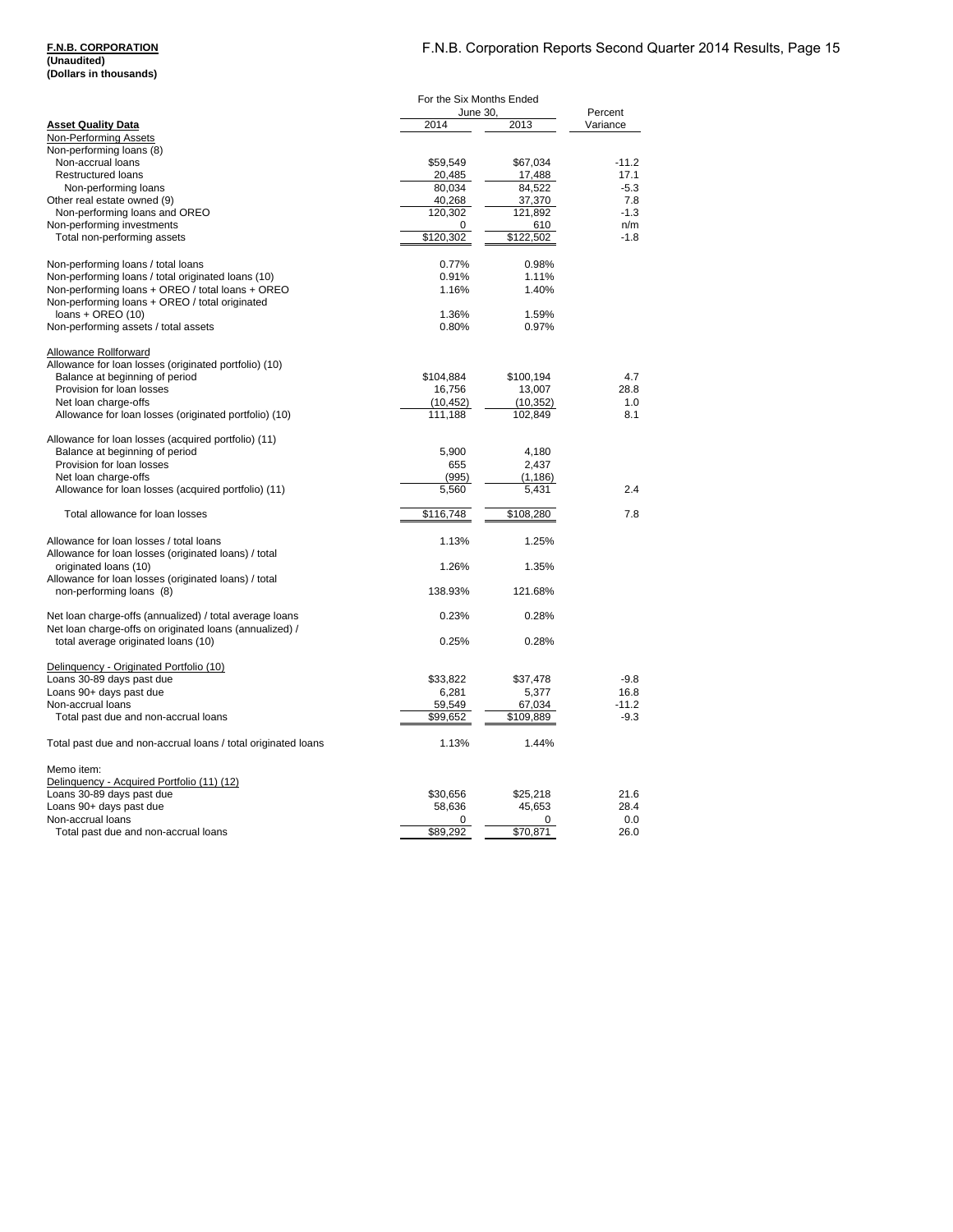|                                                   |              | 2014           |         |              |                      |         |
|---------------------------------------------------|--------------|----------------|---------|--------------|----------------------|---------|
|                                                   |              | Second Quarter |         |              | <b>First Quarter</b> |         |
|                                                   |              | Interest       | Average |              | Interest             | Average |
|                                                   | Average      | Earned         | Yield   | Average      | Earned               | Yield   |
|                                                   | Outstanding  | or Paid        | or Rate | Outstanding  | or Paid              | or Rate |
| <b>Assets</b>                                     |              |                |         |              |                      |         |
| Interest bearing deposits with banks              | \$45,725     | \$21           | 0.18%   | \$46,193     | \$26                 | 0.23%   |
| Taxable investment securities (13)                | 2,600,855    | 13,578         | 2.04%   | 2,346,808    | 12,450               | 2.07%   |
| Non-taxable investment securities (14)            | 150,848      | 1,987          | 5.27%   | 149,611      | 1,996                | 5.34%   |
| Residential mortgage loans held for sale          | 2,751        | 90             | 13.08%  | 4,844        | 136                  | 11.16%  |
| Loans (14) (15)                                   | 10,109,083   | 110,455        | 4.38%   | 9,695,742    | 104,994              | 4.39%   |
| Total Interest Earning Assets (14)                | 12,909,262   | 126,131        | 3.92%   | 12,243,198   | 119,602              | 3.95%   |
| Cash and due from banks                           | 193,670      |                |         | 189,619      |                      |         |
| Allowance for loan losses                         | (113,009)    |                |         | (110, 385)   |                      |         |
| Premises and equipment                            | 164,063      |                |         | 160,111      |                      |         |
| Other assets                                      | 1,556,845    |                |         | 1,506,761    |                      |         |
| <b>Total Assets</b>                               | \$14,710,831 |                |         | \$13,989,304 |                      |         |
| Liabilities                                       |              |                |         |              |                      |         |
| Deposits:                                         |              |                |         |              |                      |         |
| Interest-bearing demand                           | \$4,301,667  | 1,665          | 0.16%   | \$4,099,093  | 1,515                | 0.15%   |
| Savings                                           | 1,575,453    | 182            | 0.05%   | 1,494,248    | 172                  | 0.05%   |
| Certificates and other time                       | 2,736,294    | 5,614          | 0.82%   | 2,695,067    | 5,462                | 0.82%   |
| Customer repurchase agreements                    | 798,351      | 439            | 0.22%   | 827,851      | 462                  | 0.22%   |
| Other short-term borrowings                       | 551,633      | 870            | 0.62%   | 390,707      | 757                  | 0.75%   |
| Long-term debt                                    | 266,925      | 1,136          | 1.71%   | 217,894      | 1,046                | 1.99%   |
| Junior subordinated debt                          | 58,893       | 342            | 2.33%   | 76,048       | 641                  | 3.42%   |
| Total Interest Bearing Liabilities (14)           | 10,289,216   | 10,248         | 0.40%   | 9,800,908    | 10,055               | 0.42%   |
| Non-interest bearing demand deposits              | 2,374,516    |                |         | 2,222,786    |                      |         |
| Other liabilities                                 | 146,348      |                |         | 136,009      |                      |         |
| <b>Total Liabilities</b>                          | 12,810,080   |                |         | 12,159,703   |                      |         |
| Stockholders' equity                              | 1,900,751    |                |         | 1,829,601    |                      |         |
| <b>Total Liabilities and Stockholders' Equity</b> | \$14,710,831 |                |         | \$13,989,304 |                      |         |
| Net Interest Earning Assets                       | \$2,620,046  |                |         | \$2,442,290  |                      |         |
|                                                   |              |                |         |              |                      |         |
| Net Interest Income (FTE)                         |              | 115,883        |         |              | 109,547              |         |
| Tax Equivalent Adjustment                         |              | (1,691)        |         |              | (1,722)              |         |
| Net Interest Income                               |              | \$114,192      |         |              | \$107,825            |         |
| Net Interest Spread                               |              |                | 3.52%   |              |                      | 3.53%   |
| Net Interest Margin (14)                          |              |                | 3.60%   |              |                      | 3.62%   |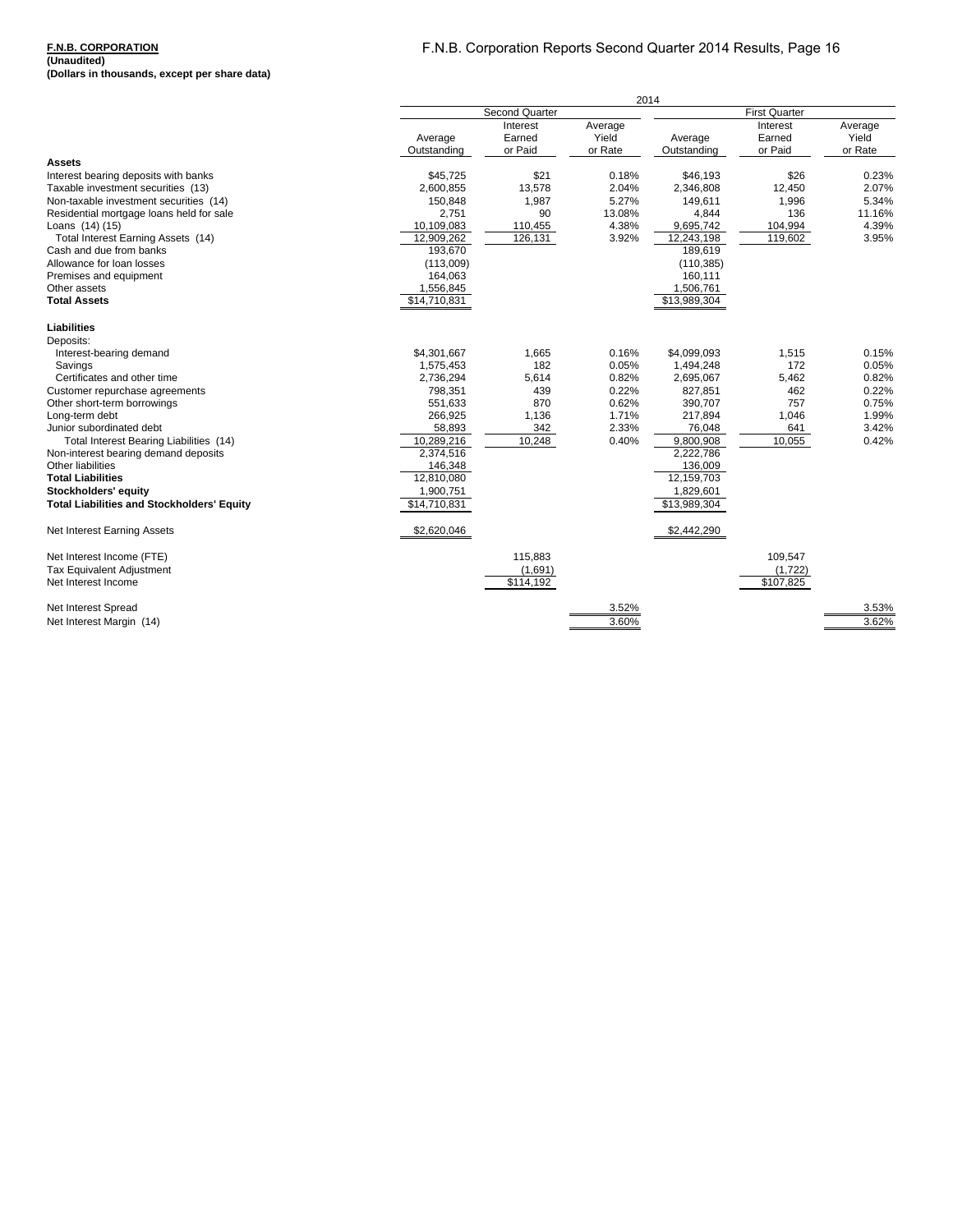|                                                   |              | 2013                 |         |
|---------------------------------------------------|--------------|----------------------|---------|
|                                                   |              | Second Quarter       |         |
|                                                   |              | Interest             | Average |
|                                                   | Average      | Earned               | Yield   |
|                                                   | Outstanding  | or Paid              | or Rate |
| <b>Assets</b>                                     |              |                      |         |
| Interest bearing deposits with banks              | \$39,302     | \$18                 | 0.19%   |
| Taxable investment securities (13)                | 2,133,972    | 10,685               | 1.95%   |
| Non-taxable investment securities (14)            | 162,218      | 2,223                | 5.48%   |
| Residential mortgage loans held for sale          | 20,895       | 203                  | 3.88%   |
| Loans (14) (15)                                   | 8,529,810    | 96,455               | 4.53%   |
| Total Interest Earning Assets (14)                | 10,886,197   | 109,584              | 4.03%   |
| Cash and due from banks                           | 175,936      |                      |         |
| Allowance for loan losses                         | (109, 156)   |                      |         |
| Premises and equipment                            | 146,036      |                      |         |
| Other assets                                      | 1,371,016    |                      |         |
| <b>Total Assets</b>                               | \$12,470,029 |                      |         |
| Liabilities                                       |              |                      |         |
| Deposits:                                         |              |                      |         |
| Interest-bearing demand                           | \$3,829,847  | 1,433                | 0.15%   |
| Savings                                           | 1,385,472    | 162                  | 0.05%   |
| Certificates and other time                       | 2,461,490    | 5.748                | 0.94%   |
| Customer repurchase agreements                    | 755,580      | 437                  | 0.23%   |
| Other short-term borrowings                       | 224,769      | 638                  | 1.12%   |
| Long-term debt                                    | 93,273       | 775                  | 3.33%   |
| Junior subordinated debt                          | 206,603      | 1,902                | 3.69%   |
| Total Interest Bearing Liabilities (14)           |              | 11,095               | 0.50%   |
|                                                   | 8,957,034    |                      |         |
| Non-interest bearing demand deposits              | 1,901,610    |                      |         |
| Other liabilities<br><b>Total Liabilities</b>     | 137,440      |                      |         |
|                                                   | 10,996,084   |                      |         |
| Stockholders' equity                              | 1,473,945    |                      |         |
| <b>Total Liabilities and Stockholders' Equity</b> | \$12,470,029 |                      |         |
| Net Interest Earning Assets                       | \$1,929,163  |                      |         |
| Net Interest Income (FTE)                         |              | 98,489               |         |
| <b>Tax Equivalent Adjustment</b>                  |              | (1,743)              |         |
| Net Interest Income                               |              | $\overline{$}96,746$ |         |
| Net Interest Spread                               |              |                      | 3.54%   |
|                                                   |              |                      |         |
| Net Interest Margin (14)                          |              |                      | 3.63%   |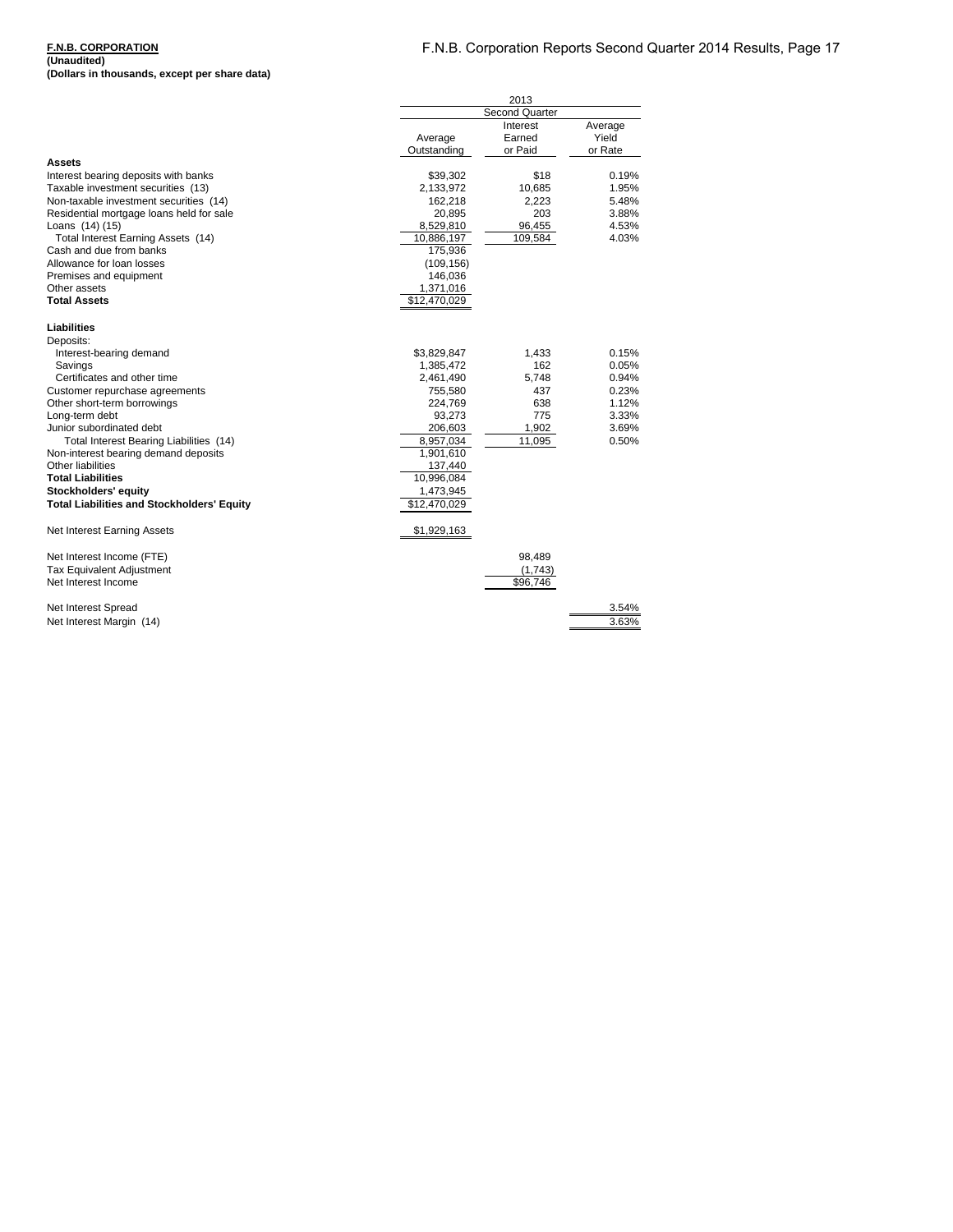|                                                   | For the Six Months Ended June 30, |           |         |              |           |         |
|---------------------------------------------------|-----------------------------------|-----------|---------|--------------|-----------|---------|
|                                                   |                                   | 2014      |         |              | 2013      |         |
|                                                   |                                   | Interest  | Average |              | Interest  | Average |
|                                                   | Average                           | Earned    | Yield   | Average      | Earned    | Yield   |
|                                                   | Outstanding                       | or Paid   | or Rate | Outstanding  | or Paid   | or Rate |
| <b>Assets</b>                                     |                                   |           |         |              |           |         |
| Interest bearing deposits with banks              | \$45,958                          | \$47      | 0.21%   | \$34,712     | \$32      | 0.19%   |
| Taxable investment securities (13)                | 2,474,533                         | 26,028    | 2.05%   | 2,109,605    | 21,281    | 1.97%   |
| Non-taxable investment securities (14)            | 150,233                           | 3,983     | 5.30%   | 165,799      | 4,560     | 5.50%   |
| Residential mortgage loans held for sale          | 3,792                             | 225       | 11.88%  | 26,594       | 483       | 3.63%   |
| Loans (14) (15)                                   | 9,903,554                         | 215,450   | 4.38%   | 8,344,076    | 190,087   | 4.58%   |
| Total Interest Earning Assets (14)                | 12,578,070                        | 245,733   | 3.93%   | 10,680,786   | 216,443   | 4.08%   |
| Cash and due from banks                           | 191,655                           |           |         | 174,461      |           |         |
| Allowance for loan losses                         | (111, 704)                        |           |         | (107,009)    |           |         |
| Premises and equipment                            | 162,098                           |           |         | 142,385      |           |         |
| Other assets                                      | 1,531,942                         |           |         | 1,348,056    |           |         |
| <b>Total Assets</b>                               | \$14,352,061                      |           |         | \$12,238,679 |           |         |
| Liabilities                                       |                                   |           |         |              |           |         |
| Deposits:                                         |                                   |           |         |              |           |         |
| Interest-bearing demand                           | \$4,200,940                       | 3,180     | 0.15%   | \$3,739,948  | 2,935     | 0.16%   |
| Savings                                           | 1,535,075                         | 353       | 0.05%   | 1,315,251    | 330       | 0.05%   |
| Certificates and other time                       | 2,715,794                         | 11,077    | 0.82%   | 2,477,507    | 12,343    | 1.00%   |
| Customer repurchase agreements                    | 813,020                           | 902       | 0.22%   | 781,052      | 921       | 0.23%   |
| Other short-term borrowings                       | 471,614                           | 1,650     | 0.68%   | 216,699      | 1,261     | 1.16%   |
| Long-term debt                                    | 242,545                           | 2,158     | 1.84%   | 92,210       | 1,549     | 3.39%   |
| Junior subordinated debt                          | 67,423                            | 983       | 2.94%   | 205,321      | 3,778     | 3.71%   |
| Total Interest Bearing Liabilities (14)           | 10,046,411                        | 20,303    | 0.41%   | 8,827,988    | 23,117    | 0.53%   |
| Non-interest bearing demand deposits              | 2,299,070                         |           |         | 1,823,471    |           |         |
| Other liabilities                                 | 141,207                           |           |         | 144,659      |           |         |
| <b>Total Liabilities</b>                          | 12,486,688                        |           |         | 10,796,118   |           |         |
| Stockholders' equity                              | 1,865,373                         |           |         | 1,442,561    |           |         |
| <b>Total Liabilities and Stockholders' Equity</b> | \$14,352,061                      |           |         | \$12,238,679 |           |         |
| Net Interest Earning Assets                       | \$2,531,659                       |           |         | \$1,852,798  |           |         |
| Net Interest Income (FTE)                         |                                   | 225,430   |         |              | 193,326   |         |
| <b>Tax Equivalent Adjustment</b>                  |                                   | (3, 413)  |         |              | (3,484)   |         |
| Net Interest Income                               |                                   | \$222,017 |         |              | \$189,842 |         |
| Net Interest Spread                               |                                   |           | 3.52%   |              |           | 3.55%   |
| Net Interest Margin (14)                          |                                   |           | 3.61%   |              |           | 3.64%   |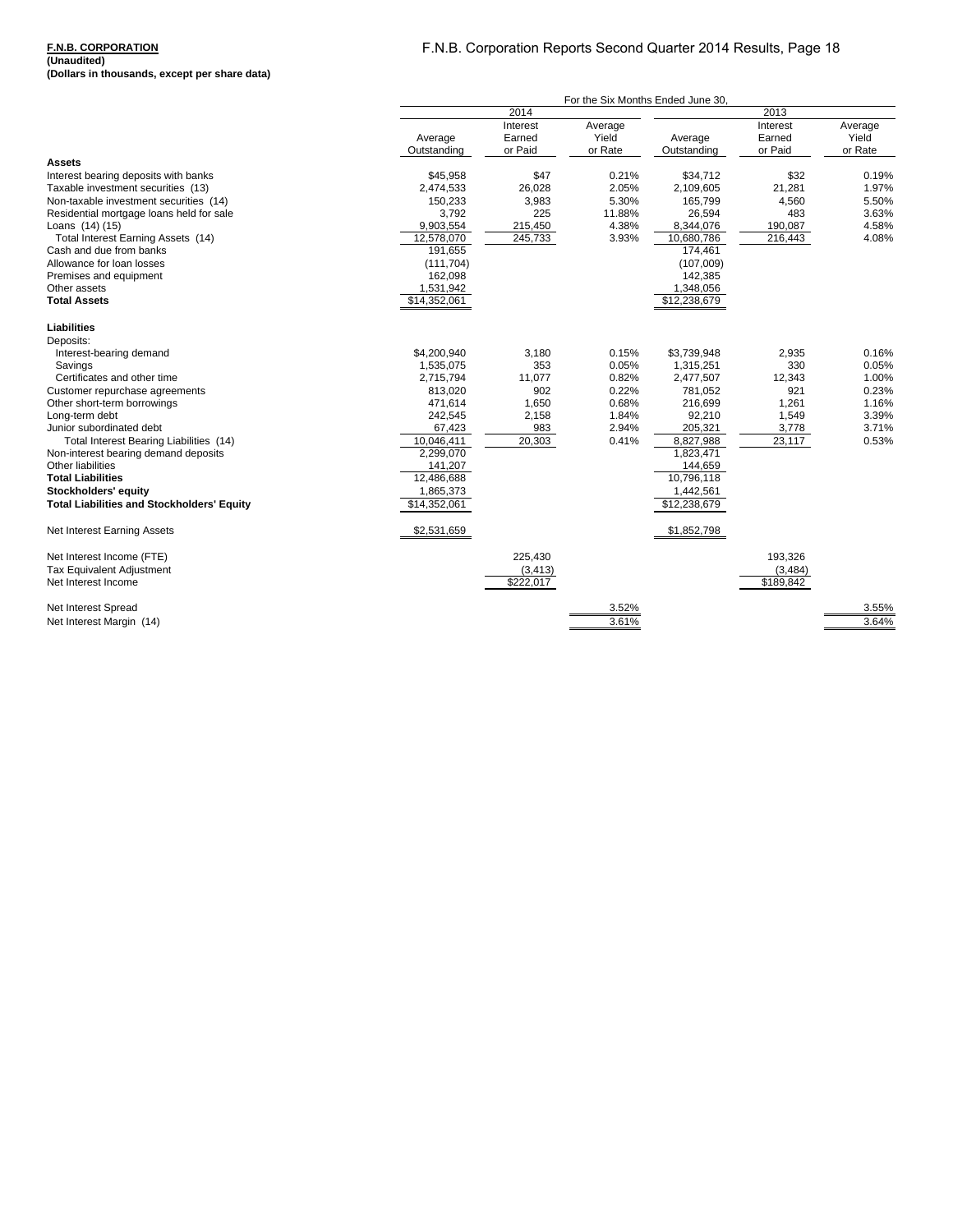#### NON-GAAP FINANCIAL MEASURES

We believe the following non-GAAP financial measures used by F.N.B. Corporation provide information useful to investors in understanding F.N.B. Corporation's operating performance and trends, and facilitate comparisons with the performance of F.N.B. Corporation's peers. The non-GAAP financial measures used by F.N.B. Corporation may differ from the non-GAAP financial measures other financial institutions use to measure their results of operations. Non-GAAP financial measures should be viewed in addition to, and not as an alternative for, F.N.B. Corporation's reported results prepared in accordance with U.S. GAAP. The following tables summarize the non-GAAP financial measures included in this press release and derived from amounts reported in F.N.B. Corporation's financial statements.

| First<br>Second<br>Second<br>Quarter<br>Quarter<br>Quarter<br>Return on average tangible equity (2):<br>Net income (annualized)<br>\$139,709<br>\$140,013<br>\$117,094<br>Amortization of intangibles, net of tax (annualized)<br>6,417<br>6,018<br>5,400<br>122,494<br>146,126<br>146,031<br>1,829,601<br>Average total shareholders' equity<br>1,900,751<br>1,473,945<br>Less: Average intangibles<br>(827, 344)<br>(847, 815)<br>(745,458)<br>1.002.257<br>1,052,936<br>728,487<br>16.81%<br>Return on average tangible equity (2)<br>13.88%<br>14.57%<br>Return on average tangible common equity (2):<br>Net income available to common stockholders (annualized)<br>\$131,646<br>\$130,597<br>\$117,094<br>Amortization of intangibles, net of tax (annualized)<br>6,018<br>6,417<br>5,400<br>138,063<br>136,615<br>122,494<br>Average total stockholders' equity<br>1,900,751<br>1,829,601<br>1,473,945<br>Less: Average preferred stockholders' equity<br>(106, 882)<br>(106, 882)<br>$\Omega$<br>Less: Average intangibles<br>(827, 344)<br>(847, 815)<br>(745,458)<br>946,054<br>895,375<br>728,487<br>Return on average tangible common equity (2)<br>15.26%<br>16.81%<br>14.59%<br>Return on average tangible assets (3):<br>Net income (annualized)<br>\$139,709<br>\$140,013<br>\$117,094<br>Amortization of intangibles, net of tax (annualized)<br>6,417<br>6,018<br>5,400<br>146,126<br>146,031<br>122,494<br>13,989,304<br>Average total assets<br>14,710,831<br>12,470,029<br>Less: Average intangibles<br>(847, 815)<br>(827, 344)<br>(745, 458)<br>13,863,016<br>13,161,960<br>11,724,571<br>Return on average tangible assets (3)<br>1.11%<br>1.04%<br>1.05%<br>Tangible book value per share:<br>Total shareholders' equity<br>\$1,908,077<br>\$1,884,987<br>\$1,468,998<br>Less: preferred shareholders' equity<br>(106, 882)<br>(106, 882)<br>$\Omega$<br>Less: intangibles<br>(846, 830)<br>(849, 563)<br>(746,981)<br>722.017<br>954,365<br>928,541<br>Ending shares outstanding<br>166,559,258<br>166,377,327<br>145,151,279<br>Tangible book value per share<br>\$5.58<br>\$5.73<br>\$4.97 |  | 2014 |  |
|-------------------------------------------------------------------------------------------------------------------------------------------------------------------------------------------------------------------------------------------------------------------------------------------------------------------------------------------------------------------------------------------------------------------------------------------------------------------------------------------------------------------------------------------------------------------------------------------------------------------------------------------------------------------------------------------------------------------------------------------------------------------------------------------------------------------------------------------------------------------------------------------------------------------------------------------------------------------------------------------------------------------------------------------------------------------------------------------------------------------------------------------------------------------------------------------------------------------------------------------------------------------------------------------------------------------------------------------------------------------------------------------------------------------------------------------------------------------------------------------------------------------------------------------------------------------------------------------------------------------------------------------------------------------------------------------------------------------------------------------------------------------------------------------------------------------------------------------------------------------------------------------------------------------------------------------------------------------------------------------------------------------------------------------------------------------------------------------------------------------------|--|------|--|
|                                                                                                                                                                                                                                                                                                                                                                                                                                                                                                                                                                                                                                                                                                                                                                                                                                                                                                                                                                                                                                                                                                                                                                                                                                                                                                                                                                                                                                                                                                                                                                                                                                                                                                                                                                                                                                                                                                                                                                                                                                                                                                                         |  |      |  |
|                                                                                                                                                                                                                                                                                                                                                                                                                                                                                                                                                                                                                                                                                                                                                                                                                                                                                                                                                                                                                                                                                                                                                                                                                                                                                                                                                                                                                                                                                                                                                                                                                                                                                                                                                                                                                                                                                                                                                                                                                                                                                                                         |  |      |  |
|                                                                                                                                                                                                                                                                                                                                                                                                                                                                                                                                                                                                                                                                                                                                                                                                                                                                                                                                                                                                                                                                                                                                                                                                                                                                                                                                                                                                                                                                                                                                                                                                                                                                                                                                                                                                                                                                                                                                                                                                                                                                                                                         |  |      |  |
|                                                                                                                                                                                                                                                                                                                                                                                                                                                                                                                                                                                                                                                                                                                                                                                                                                                                                                                                                                                                                                                                                                                                                                                                                                                                                                                                                                                                                                                                                                                                                                                                                                                                                                                                                                                                                                                                                                                                                                                                                                                                                                                         |  |      |  |
|                                                                                                                                                                                                                                                                                                                                                                                                                                                                                                                                                                                                                                                                                                                                                                                                                                                                                                                                                                                                                                                                                                                                                                                                                                                                                                                                                                                                                                                                                                                                                                                                                                                                                                                                                                                                                                                                                                                                                                                                                                                                                                                         |  |      |  |
|                                                                                                                                                                                                                                                                                                                                                                                                                                                                                                                                                                                                                                                                                                                                                                                                                                                                                                                                                                                                                                                                                                                                                                                                                                                                                                                                                                                                                                                                                                                                                                                                                                                                                                                                                                                                                                                                                                                                                                                                                                                                                                                         |  |      |  |
|                                                                                                                                                                                                                                                                                                                                                                                                                                                                                                                                                                                                                                                                                                                                                                                                                                                                                                                                                                                                                                                                                                                                                                                                                                                                                                                                                                                                                                                                                                                                                                                                                                                                                                                                                                                                                                                                                                                                                                                                                                                                                                                         |  |      |  |
|                                                                                                                                                                                                                                                                                                                                                                                                                                                                                                                                                                                                                                                                                                                                                                                                                                                                                                                                                                                                                                                                                                                                                                                                                                                                                                                                                                                                                                                                                                                                                                                                                                                                                                                                                                                                                                                                                                                                                                                                                                                                                                                         |  |      |  |
|                                                                                                                                                                                                                                                                                                                                                                                                                                                                                                                                                                                                                                                                                                                                                                                                                                                                                                                                                                                                                                                                                                                                                                                                                                                                                                                                                                                                                                                                                                                                                                                                                                                                                                                                                                                                                                                                                                                                                                                                                                                                                                                         |  |      |  |
|                                                                                                                                                                                                                                                                                                                                                                                                                                                                                                                                                                                                                                                                                                                                                                                                                                                                                                                                                                                                                                                                                                                                                                                                                                                                                                                                                                                                                                                                                                                                                                                                                                                                                                                                                                                                                                                                                                                                                                                                                                                                                                                         |  |      |  |
|                                                                                                                                                                                                                                                                                                                                                                                                                                                                                                                                                                                                                                                                                                                                                                                                                                                                                                                                                                                                                                                                                                                                                                                                                                                                                                                                                                                                                                                                                                                                                                                                                                                                                                                                                                                                                                                                                                                                                                                                                                                                                                                         |  |      |  |
|                                                                                                                                                                                                                                                                                                                                                                                                                                                                                                                                                                                                                                                                                                                                                                                                                                                                                                                                                                                                                                                                                                                                                                                                                                                                                                                                                                                                                                                                                                                                                                                                                                                                                                                                                                                                                                                                                                                                                                                                                                                                                                                         |  |      |  |
|                                                                                                                                                                                                                                                                                                                                                                                                                                                                                                                                                                                                                                                                                                                                                                                                                                                                                                                                                                                                                                                                                                                                                                                                                                                                                                                                                                                                                                                                                                                                                                                                                                                                                                                                                                                                                                                                                                                                                                                                                                                                                                                         |  |      |  |
|                                                                                                                                                                                                                                                                                                                                                                                                                                                                                                                                                                                                                                                                                                                                                                                                                                                                                                                                                                                                                                                                                                                                                                                                                                                                                                                                                                                                                                                                                                                                                                                                                                                                                                                                                                                                                                                                                                                                                                                                                                                                                                                         |  |      |  |
|                                                                                                                                                                                                                                                                                                                                                                                                                                                                                                                                                                                                                                                                                                                                                                                                                                                                                                                                                                                                                                                                                                                                                                                                                                                                                                                                                                                                                                                                                                                                                                                                                                                                                                                                                                                                                                                                                                                                                                                                                                                                                                                         |  |      |  |
|                                                                                                                                                                                                                                                                                                                                                                                                                                                                                                                                                                                                                                                                                                                                                                                                                                                                                                                                                                                                                                                                                                                                                                                                                                                                                                                                                                                                                                                                                                                                                                                                                                                                                                                                                                                                                                                                                                                                                                                                                                                                                                                         |  |      |  |
|                                                                                                                                                                                                                                                                                                                                                                                                                                                                                                                                                                                                                                                                                                                                                                                                                                                                                                                                                                                                                                                                                                                                                                                                                                                                                                                                                                                                                                                                                                                                                                                                                                                                                                                                                                                                                                                                                                                                                                                                                                                                                                                         |  |      |  |
|                                                                                                                                                                                                                                                                                                                                                                                                                                                                                                                                                                                                                                                                                                                                                                                                                                                                                                                                                                                                                                                                                                                                                                                                                                                                                                                                                                                                                                                                                                                                                                                                                                                                                                                                                                                                                                                                                                                                                                                                                                                                                                                         |  |      |  |
|                                                                                                                                                                                                                                                                                                                                                                                                                                                                                                                                                                                                                                                                                                                                                                                                                                                                                                                                                                                                                                                                                                                                                                                                                                                                                                                                                                                                                                                                                                                                                                                                                                                                                                                                                                                                                                                                                                                                                                                                                                                                                                                         |  |      |  |
|                                                                                                                                                                                                                                                                                                                                                                                                                                                                                                                                                                                                                                                                                                                                                                                                                                                                                                                                                                                                                                                                                                                                                                                                                                                                                                                                                                                                                                                                                                                                                                                                                                                                                                                                                                                                                                                                                                                                                                                                                                                                                                                         |  |      |  |
|                                                                                                                                                                                                                                                                                                                                                                                                                                                                                                                                                                                                                                                                                                                                                                                                                                                                                                                                                                                                                                                                                                                                                                                                                                                                                                                                                                                                                                                                                                                                                                                                                                                                                                                                                                                                                                                                                                                                                                                                                                                                                                                         |  |      |  |
|                                                                                                                                                                                                                                                                                                                                                                                                                                                                                                                                                                                                                                                                                                                                                                                                                                                                                                                                                                                                                                                                                                                                                                                                                                                                                                                                                                                                                                                                                                                                                                                                                                                                                                                                                                                                                                                                                                                                                                                                                                                                                                                         |  |      |  |
|                                                                                                                                                                                                                                                                                                                                                                                                                                                                                                                                                                                                                                                                                                                                                                                                                                                                                                                                                                                                                                                                                                                                                                                                                                                                                                                                                                                                                                                                                                                                                                                                                                                                                                                                                                                                                                                                                                                                                                                                                                                                                                                         |  |      |  |
|                                                                                                                                                                                                                                                                                                                                                                                                                                                                                                                                                                                                                                                                                                                                                                                                                                                                                                                                                                                                                                                                                                                                                                                                                                                                                                                                                                                                                                                                                                                                                                                                                                                                                                                                                                                                                                                                                                                                                                                                                                                                                                                         |  |      |  |
|                                                                                                                                                                                                                                                                                                                                                                                                                                                                                                                                                                                                                                                                                                                                                                                                                                                                                                                                                                                                                                                                                                                                                                                                                                                                                                                                                                                                                                                                                                                                                                                                                                                                                                                                                                                                                                                                                                                                                                                                                                                                                                                         |  |      |  |
|                                                                                                                                                                                                                                                                                                                                                                                                                                                                                                                                                                                                                                                                                                                                                                                                                                                                                                                                                                                                                                                                                                                                                                                                                                                                                                                                                                                                                                                                                                                                                                                                                                                                                                                                                                                                                                                                                                                                                                                                                                                                                                                         |  |      |  |
|                                                                                                                                                                                                                                                                                                                                                                                                                                                                                                                                                                                                                                                                                                                                                                                                                                                                                                                                                                                                                                                                                                                                                                                                                                                                                                                                                                                                                                                                                                                                                                                                                                                                                                                                                                                                                                                                                                                                                                                                                                                                                                                         |  |      |  |
|                                                                                                                                                                                                                                                                                                                                                                                                                                                                                                                                                                                                                                                                                                                                                                                                                                                                                                                                                                                                                                                                                                                                                                                                                                                                                                                                                                                                                                                                                                                                                                                                                                                                                                                                                                                                                                                                                                                                                                                                                                                                                                                         |  |      |  |
|                                                                                                                                                                                                                                                                                                                                                                                                                                                                                                                                                                                                                                                                                                                                                                                                                                                                                                                                                                                                                                                                                                                                                                                                                                                                                                                                                                                                                                                                                                                                                                                                                                                                                                                                                                                                                                                                                                                                                                                                                                                                                                                         |  |      |  |
|                                                                                                                                                                                                                                                                                                                                                                                                                                                                                                                                                                                                                                                                                                                                                                                                                                                                                                                                                                                                                                                                                                                                                                                                                                                                                                                                                                                                                                                                                                                                                                                                                                                                                                                                                                                                                                                                                                                                                                                                                                                                                                                         |  |      |  |
|                                                                                                                                                                                                                                                                                                                                                                                                                                                                                                                                                                                                                                                                                                                                                                                                                                                                                                                                                                                                                                                                                                                                                                                                                                                                                                                                                                                                                                                                                                                                                                                                                                                                                                                                                                                                                                                                                                                                                                                                                                                                                                                         |  |      |  |
|                                                                                                                                                                                                                                                                                                                                                                                                                                                                                                                                                                                                                                                                                                                                                                                                                                                                                                                                                                                                                                                                                                                                                                                                                                                                                                                                                                                                                                                                                                                                                                                                                                                                                                                                                                                                                                                                                                                                                                                                                                                                                                                         |  |      |  |
|                                                                                                                                                                                                                                                                                                                                                                                                                                                                                                                                                                                                                                                                                                                                                                                                                                                                                                                                                                                                                                                                                                                                                                                                                                                                                                                                                                                                                                                                                                                                                                                                                                                                                                                                                                                                                                                                                                                                                                                                                                                                                                                         |  |      |  |
|                                                                                                                                                                                                                                                                                                                                                                                                                                                                                                                                                                                                                                                                                                                                                                                                                                                                                                                                                                                                                                                                                                                                                                                                                                                                                                                                                                                                                                                                                                                                                                                                                                                                                                                                                                                                                                                                                                                                                                                                                                                                                                                         |  |      |  |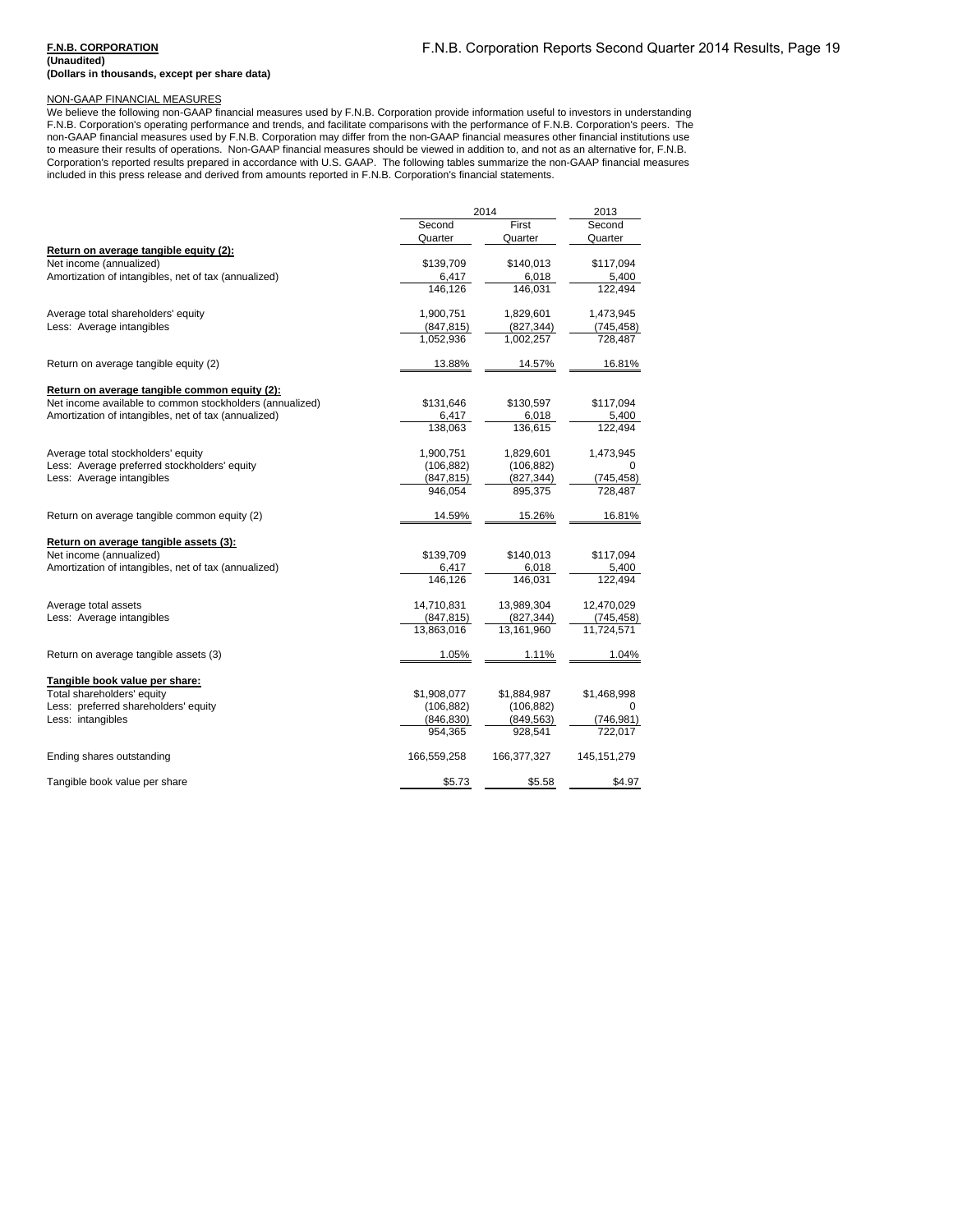### **F.N.B. CORPORATION (Unaudited)**

**(Dollars in thousands, except per share data)**

|                                                          | For the Six Months Ended |             |
|----------------------------------------------------------|--------------------------|-------------|
|                                                          | June 30,                 |             |
|                                                          | 2014                     | 2013        |
| Return on average tangible equity (2):                   |                          |             |
| Net income (annualized)                                  | \$139,860                | \$116,418   |
| Amortization of intangibles, net of tax (annualized)     | 6,218                    | 5,237       |
|                                                          | 146,078                  | 121,655     |
| Average total shareholders' equity                       | 1,865,373                | 1,442,561   |
| Less: Average intangibles                                | (837, 637)               | (729, 054)  |
|                                                          | 1,027,736                | 713,507     |
| Return on average tangible equity (2)                    | 14.21%                   | 17.05%      |
| Return on average tangible common equity (2):            |                          |             |
| Net income available to common stockholders (annualized) | \$131,124                | \$116,418   |
| Amortization of intangibles, net of tax (annualized)     | 6,218                    | 5,237       |
|                                                          | 137,342                  | 121,655     |
| Average total stockholders' equity                       | 1,865,373                | 1,442,561   |
| Less: Average preferred stockholders' equity             | (106, 882)               | 0           |
| Less: Average intangibles                                | (837, 637)               | (729, 054)  |
|                                                          | 920,854                  | 713,507     |
| Return on average tangible common equity (2)             | 14.91%                   | 17.05%      |
| Return on average tangible assets (3):                   |                          |             |
| Net income (annualized)                                  | \$139,860                | \$116,418   |
| Amortization of intangibles, net of tax (annualized)     | 6,218                    | 5,237       |
|                                                          | 146,078                  | 121,655     |
| Average total assets                                     | 14,352,061               | 12,238,679  |
| Less: Average intangibles                                | (837, 637)               | (729, 054)  |
|                                                          | 13,514,424               | 11,509,625  |
| Return on average tangible assets (3)                    | 1.08%                    | 1.06%       |
| Tangible book value per share:                           |                          |             |
| Total shareholders' equity                               | \$1,908,077              | \$1,468,998 |
| Less: preferred shareholders' equity                     | (106, 882)               | $\Omega$    |
| Less: intangibles                                        | (846, 830)               | (746,981)   |
|                                                          | 954,365                  | 722,018     |
| Ending shares outstanding                                | 166,559,258              | 145,151,279 |
| Tangible book value per share                            | \$5.73                   | \$4.97      |